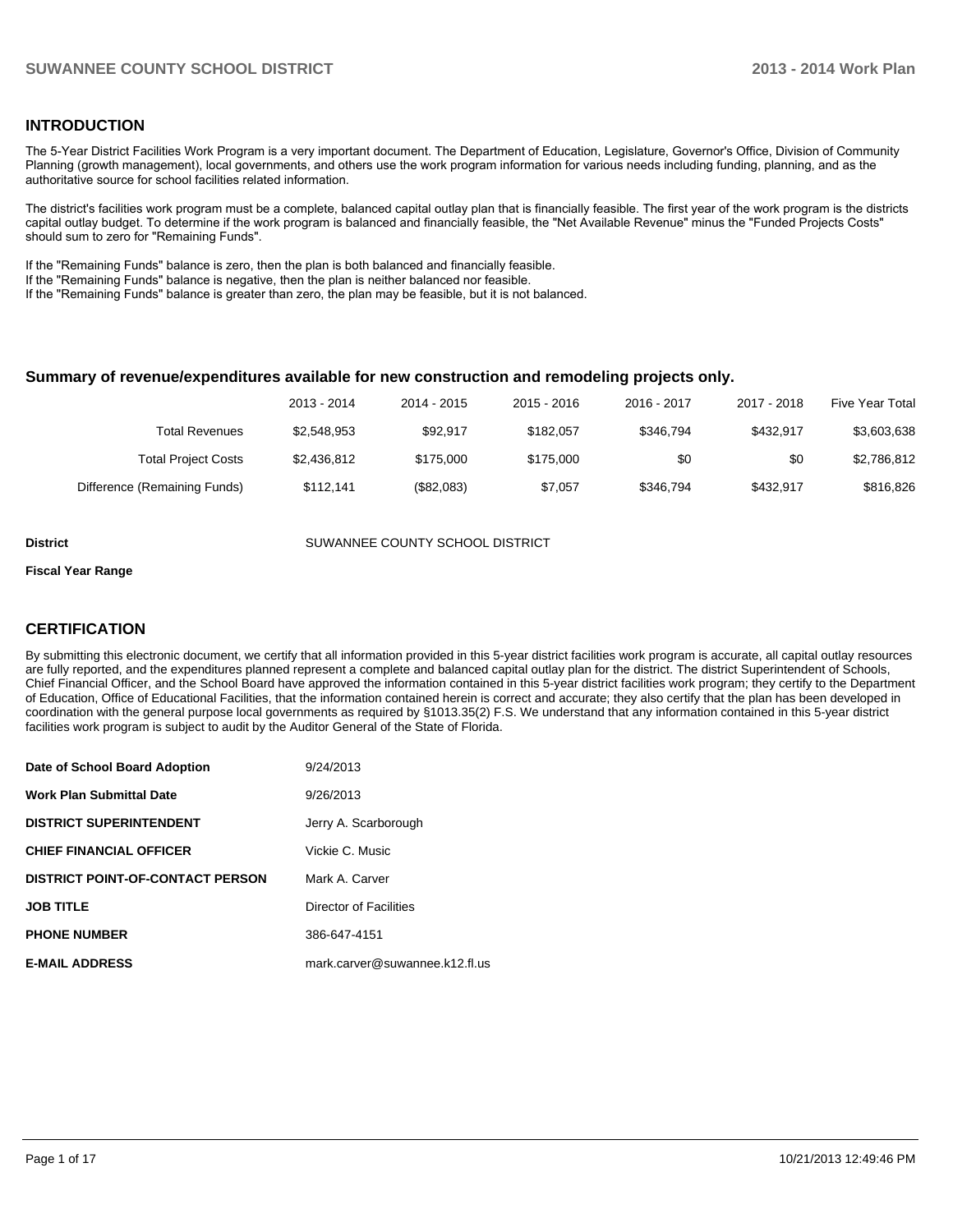## **Expenditures**

#### **Expenditure for Maintenance, Repair and Renovation from 1.50-Mills and PECO**

Annually, prior to the adoption of the district school budget, each school board must prepare a tentative district facilities work program that includes a schedule of major repair and renovation projects necessary to maintain the educational and ancillary facilities of the district.

|                                                                                                                                                                                                                                                                                                                    | Item                                                                                                                                                                                                                                                                                                            | 2013 - 2014<br><b>Actual Budget</b> | 2014 - 2015<br>Projected | 2015 - 2016<br>Projected | 2016 - 2017<br>Projected | 2017 - 2018<br>Projected | Total     |  |  |  |
|--------------------------------------------------------------------------------------------------------------------------------------------------------------------------------------------------------------------------------------------------------------------------------------------------------------------|-----------------------------------------------------------------------------------------------------------------------------------------------------------------------------------------------------------------------------------------------------------------------------------------------------------------|-------------------------------------|--------------------------|--------------------------|--------------------------|--------------------------|-----------|--|--|--|
| <b>HVAC</b>                                                                                                                                                                                                                                                                                                        |                                                                                                                                                                                                                                                                                                                 | \$200.000                           | \$50,000                 | \$200,000                | \$50,000                 | \$200,000                | \$700,000 |  |  |  |
| Locations:                                                                                                                                                                                                                                                                                                         | ADMINISTRATIVE OFFICE, BRANFORD BUS GARAGE, BRANFORD ELEMENTARY, BRANFORD HIGH SCHOOL, SUWANNEE<br>ELEMENTARY, SUWANNEE INTERMEDIATE, SUWANNEE MIDDLE, SUWANNEE PRIMARY SCHOOL, SUWANNEE SENIOR HIGH,<br>SUWANNEE-HAMILTON AREA VOCATIONAL-TECHNICAL & ADLT, TRANSPORTATION & MAINTENANCE DEPARTMENT            |                                     |                          |                          |                          |                          |           |  |  |  |
| Flooring                                                                                                                                                                                                                                                                                                           |                                                                                                                                                                                                                                                                                                                 | \$90,000                            | \$90,000                 | \$90,000                 | \$90,000                 | \$90,000                 | \$450,000 |  |  |  |
| Locations:                                                                                                                                                                                                                                                                                                         | ADMINISTRATIVE OFFICE, BRANFORD BUS GARAGE, BRANFORD ELEMENTARY, BRANFORD HIGH SCHOOL, SUWANNEE<br>ELEMENTARY, SUWANNEE INTERMEDIATE, SUWANNEE MIDDLE, SUWANNEE PRIMARY SCHOOL, SUWANNEE SENIOR HIGH,<br>SUWANNEE-HAMILTON AREA VOCATIONAL-TECHNICAL & ADLT, TRANSPORTATION & MAINTENANCE DEPARTMENT            |                                     |                          |                          |                          |                          |           |  |  |  |
| Roofing                                                                                                                                                                                                                                                                                                            |                                                                                                                                                                                                                                                                                                                 | \$185,000                           | \$160,000                | \$80,000                 | \$150,000                | \$150,000                | \$725,000 |  |  |  |
|                                                                                                                                                                                                                                                                                                                    | Locations: ADMINISTRATIVE OFFICE, BRANFORD BUS GARAGE, BRANFORD ELEMENTARY, BRANFORD HIGH SCHOOL, SUWANNEE<br>ELEMENTARY, SUWANNEE INTERMEDIATE, SUWANNEE MIDDLE, SUWANNEE PRIMARY SCHOOL, SUWANNEE SENIOR HIGH,<br>SUWANNEE-HAMILTON AREA VOCATIONAL-TECHNICAL & ADLT, TRANSPORTATION & MAINTENANCE DEPARTMENT |                                     |                          |                          |                          |                          |           |  |  |  |
| Safety to Life                                                                                                                                                                                                                                                                                                     |                                                                                                                                                                                                                                                                                                                 | \$15,000                            | \$17,500                 | \$19,500                 | \$19,000                 | \$19,500                 | \$90,500  |  |  |  |
| Locations:                                                                                                                                                                                                                                                                                                         | ADMINISTRATIVE OFFICE, BRANFORD BUS GARAGE, BRANFORD ELEMENTARY, BRANFORD HIGH SCHOOL, SUWANNEE<br>ELEMENTARY, SUWANNEE INTERMEDIATE, SUWANNEE MIDDLE, SUWANNEE PRIMARY SCHOOL, SUWANNEE SENIOR HIGH,<br>SUWANNEE-HAMILTON AREA VOCATIONAL-TECHNICAL & ADLT, TRANSPORTATION & MAINTENANCE DEPARTMENT            |                                     |                          |                          |                          |                          |           |  |  |  |
| Fencing                                                                                                                                                                                                                                                                                                            |                                                                                                                                                                                                                                                                                                                 | \$5,000                             | \$5,000                  | \$5,000                  | \$5,000                  | \$5,000                  | \$25,000  |  |  |  |
| ADMINISTRATIVE OFFICE, BRANFORD BUS GARAGE, BRANFORD ELEMENTARY, BRANFORD HIGH SCHOOL, SUWANNEE<br>Locations:<br>ELEMENTARY, SUWANNEE INTERMEDIATE, SUWANNEE MIDDLE, SUWANNEE PRIMARY SCHOOL, SUWANNEE SENIOR HIGH,<br>SUWANNEE-HAMILTON AREA VOCATIONAL-TECHNICAL & ADLT, TRANSPORTATION & MAINTENANCE DEPARTMENT |                                                                                                                                                                                                                                                                                                                 |                                     |                          |                          |                          |                          |           |  |  |  |
| Parking                                                                                                                                                                                                                                                                                                            |                                                                                                                                                                                                                                                                                                                 | \$0                                 | \$0                      | \$0                      | \$0                      | \$0                      | \$0       |  |  |  |
|                                                                                                                                                                                                                                                                                                                    | Locations: No Locations for this expenditure.                                                                                                                                                                                                                                                                   |                                     |                          |                          |                          |                          |           |  |  |  |
| Electrical                                                                                                                                                                                                                                                                                                         |                                                                                                                                                                                                                                                                                                                 | \$9,500                             | \$9,500                  | \$9,500                  | \$9,500                  | \$9,500                  | \$47,500  |  |  |  |
| Locations:                                                                                                                                                                                                                                                                                                         | ADMINISTRATIVE OFFICE, BRANFORD BUS GARAGE, BRANFORD ELEMENTARY, BRANFORD HIGH SCHOOL, SUWANNEE<br>ELEMENTARY, SUWANNEE INTERMEDIATE, SUWANNEE MIDDLE, SUWANNEE PRIMARY SCHOOL, SUWANNEE SENIOR HIGH,<br>SUWANNEE-HAMILTON AREA VOCATIONAL-TECHNICAL & ADLT, TRANSPORTATION & MAINTENANCE DEPARTMENT            |                                     |                          |                          |                          |                          |           |  |  |  |
| Fire Alarm                                                                                                                                                                                                                                                                                                         |                                                                                                                                                                                                                                                                                                                 | \$25,000                            | \$0                      | \$25,000                 | \$0                      | \$25,000                 | \$75,000  |  |  |  |
| Locations:                                                                                                                                                                                                                                                                                                         | ADMINISTRATIVE OFFICE, BRANFORD BUS GARAGE, BRANFORD ELEMENTARY, BRANFORD HIGH SCHOOL, SUWANNEE<br>ELEMENTARY, SUWANNEE INTERMEDIATE, SUWANNEE MIDDLE, SUWANNEE PRIMARY SCHOOL, SUWANNEE SENIOR HIGH,<br>SUWANNEE-HAMILTON AREA VOCATIONAL-TECHNICAL & ADLT, TRANSPORTATION & MAINTENANCE DEPARTMENT            |                                     |                          |                          |                          |                          |           |  |  |  |
| Telephone/Intercom System                                                                                                                                                                                                                                                                                          |                                                                                                                                                                                                                                                                                                                 | \$0                                 | \$0                      | \$0                      | \$0                      | \$0                      | \$0       |  |  |  |
|                                                                                                                                                                                                                                                                                                                    | Locations: No Locations for this expenditure.                                                                                                                                                                                                                                                                   |                                     |                          |                          |                          |                          |           |  |  |  |
| <b>Closed Circuit Television</b>                                                                                                                                                                                                                                                                                   |                                                                                                                                                                                                                                                                                                                 | \$0]                                | \$0]                     | \$0 <sub>1</sub>         | \$0 <sub>1</sub>         | \$0 <sub>1</sub>         | \$0       |  |  |  |
|                                                                                                                                                                                                                                                                                                                    | Locations: No Locations for this expenditure.                                                                                                                                                                                                                                                                   |                                     |                          |                          |                          |                          |           |  |  |  |
| Paint                                                                                                                                                                                                                                                                                                              |                                                                                                                                                                                                                                                                                                                 | \$0                                 | \$0                      | \$0                      | \$0                      | \$0                      | \$0       |  |  |  |
|                                                                                                                                                                                                                                                                                                                    | Locations: No Locations for this expenditure.                                                                                                                                                                                                                                                                   |                                     |                          |                          |                          |                          |           |  |  |  |
| Maintenance/Repair                                                                                                                                                                                                                                                                                                 |                                                                                                                                                                                                                                                                                                                 | \$50,000                            | \$0                      | \$0                      | \$0                      | \$0                      | \$50,000  |  |  |  |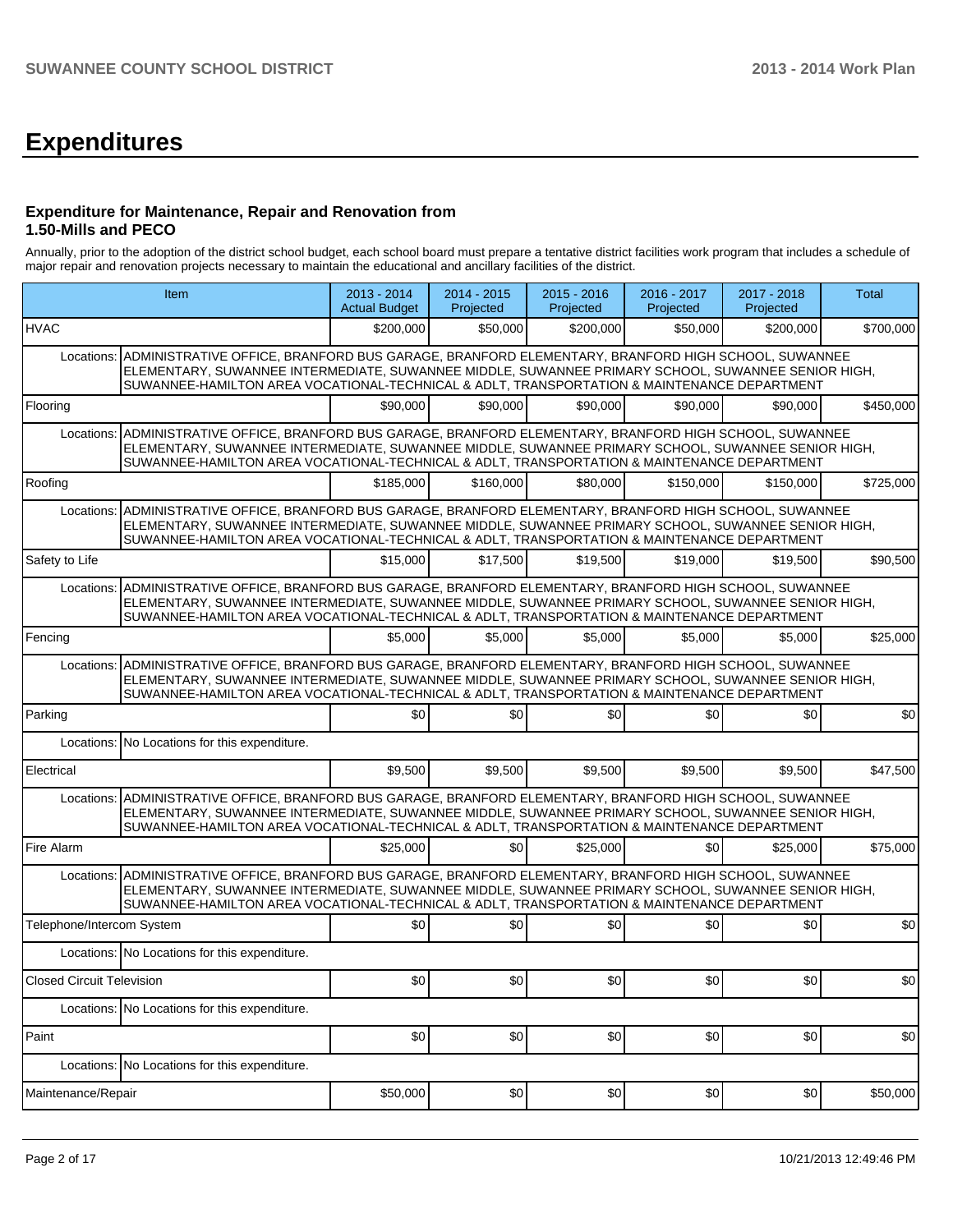Locations: ADMINISTRATIVE OFFICE, BRANFORD BUS GARAGE, BRANFORD ELEMENTARY, BRANFORD HIGH SCHOOL, SUWANNEE ELEMENTARY, SUWANNEE INTERMEDIATE, SUWANNEE MIDDLE, SUWANNEE PRIMARY SCHOOL, SUWANNEE SENIOR HIGH, SUWANNEE-HAMILTON AREA VOCATIONAL-TECHNICAL & ADLT, TRANSPORTATION & MAINTENANCE DEPARTMENT

| Total:<br>Sub | \$579.500 | \$332,000 | \$429,000 | \$323,500 | \$499,000 | \$2.163.000 |
|---------------|-----------|-----------|-----------|-----------|-----------|-------------|
|               |           |           |           |           |           |             |

| PECO Maintenance Expenditures | \$0       | \$0       | \$10,128  | \$31,738  | \$76,080  | \$117,946   |
|-------------------------------|-----------|-----------|-----------|-----------|-----------|-------------|
| 50 Mill Sub Total: I          | \$896,000 | \$644,000 | \$730,872 | \$603,762 | \$734,920 | \$3,609,554 |

|                                      | <b>Other Items</b>                                                                                                                                                                                                                                                                                             | $2013 - 2014$<br><b>Actual Budget</b> | $2014 - 2015$<br>Projected | $2015 - 2016$<br>Projected | 2016 - 2017<br>Projected | 2017 - 2018<br>Projected | <b>Total</b> |
|--------------------------------------|----------------------------------------------------------------------------------------------------------------------------------------------------------------------------------------------------------------------------------------------------------------------------------------------------------------|---------------------------------------|----------------------------|----------------------------|--------------------------|--------------------------|--------------|
| Doors and Hardware                   |                                                                                                                                                                                                                                                                                                                | \$6,000                               | \$6.000                    | \$6,000                    | \$6,000                  | \$6,000                  | \$30,000     |
|                                      | Locations ADMINISTRATIVE OFFICE, BRANFORD BUS GARAGE, BRANFORD ELEMENTARY, BRANFORD HIGH SCHOOL, SUWANNEE<br>ELEMENTARY, SUWANNEE INTERMEDIATE, SUWANNEE MIDDLE, SUWANNEE PRIMARY SCHOOL, SUWANNEE SENIOR HIGH,<br>SUWANNEE-HAMILTON AREA VOCATIONAL-TECHNICAL & ADLT, TRANSPORTATION & MAINTENANCE DEPARTMENT |                                       |                            |                            |                          |                          |              |
| Program Relocation                   |                                                                                                                                                                                                                                                                                                                | \$40,000                              | \$40,000                   | \$40,000                   | \$40,000                 | \$40,000                 | \$200,000    |
|                                      | Locations ADMINISTRATIVE OFFICE, BRANFORD BUS GARAGE, BRANFORD ELEMENTARY, BRANFORD HIGH SCHOOL, SUWANNEE<br>ELEMENTARY, SUWANNEE INTERMEDIATE, SUWANNEE MIDDLE, SUWANNEE PRIMARY SCHOOL, SUWANNEE SENIOR HIGH,<br>SUWANNEE-HAMILTON AREA VOCATIONAL-TECHNICAL & ADLT, TRANSPORTATION & MAINTENANCE DEPARTMENT |                                       |                            |                            |                          |                          |              |
| Security                             |                                                                                                                                                                                                                                                                                                                | \$32,500                              | \$32,500                   | \$32,500                   | \$32,500                 | \$32,500                 | \$162,500    |
|                                      | Locations ADMINISTRATIVE OFFICE. BRANFORD BUS GARAGE. BRANFORD ELEMENTARY. BRANFORD HIGH SCHOOL. SUWANNEE<br>ELEMENTARY, SUWANNEE INTERMEDIATE, SUWANNEE MIDDLE, SUWANNEE PRIMARY SCHOOL, SUWANNEE SENIOR HIGH,<br>SUWANNEE-HAMILTON AREA VOCATIONAL-TECHNICAL & ADLT, TRANSPORTATION & MAINTENANCE DEPARTMENT |                                       |                            |                            |                          |                          |              |
| Asbestos Abatement                   |                                                                                                                                                                                                                                                                                                                | \$25,000                              | \$25,000                   | \$25,000                   | \$25,000                 | \$25,000                 | \$125,000    |
|                                      | Locations ADMINISTRATIVE OFFICE, BRANFORD BUS GARAGE, BRANFORD ELEMENTARY, BRANFORD HIGH SCHOOL, SUWANNEE<br>ELEMENTARY, SUWANNEE INTERMEDIATE, SUWANNEE MIDDLE, SUWANNEE PRIMARY SCHOOL, SUWANNEE SENIOR HIGH,<br>SUWANNEE-HAMILTON AREA VOCATIONAL-TECHNICAL & ADLT, TRANSPORTATION & MAINTENANCE DEPARTMENT |                                       |                            |                            |                          |                          |              |
| Maintenace                           | Network/Information Technology Capital Repair and                                                                                                                                                                                                                                                              | \$175,000                             | \$175,000                  | \$175,000                  | \$175,000                | \$175,000                | \$875,000    |
|                                      | Locations ADMINISTRATIVE OFFICE, BRANFORD BUS GARAGE, BRANFORD ELEMENTARY, BRANFORD HIGH SCHOOL, SUWANNEE<br>ELEMENTARY, SUWANNEE INTERMEDIATE, SUWANNEE MIDDLE, SUWANNEE PRIMARY SCHOOL, SUWANNEE SENIOR HIGH,<br>SUWANNEE-HAMILTON AREA VOCATIONAL-TECHNICAL & ADLT, TRANSPORTATION & MAINTENANCE DEPARTMENT |                                       |                            |                            |                          |                          |              |
| Ada Compliance                       |                                                                                                                                                                                                                                                                                                                | \$7.500                               | \$7.500                    | \$7.500                    | \$7.500                  | \$7.500                  | \$37,500     |
|                                      | Locations ADMINISTRATIVE OFFICE, BRANFORD BUS GARAGE, BRANFORD ELEMENTARY, BRANFORD HIGH SCHOOL, SUWANNEE<br>ELEMENTARY, SUWANNEE INTERMEDIATE, SUWANNEE MIDDLE, SUWANNEE PRIMARY SCHOOL, SUWANNEE SENIOR HIGH,<br>SUWANNEE-HAMILTON AREA VOCATIONAL-TECHNICAL & ADLT, TRANSPORTATION & MAINTENANCE DEPARTMENT |                                       |                            |                            |                          |                          |              |
| <b>Walls and Ceilings</b>            |                                                                                                                                                                                                                                                                                                                | \$12.500                              | \$8,000                    | \$8.000                    | \$8,000                  | \$8,000                  | \$44.500     |
|                                      | Locations ADMINISTRATIVE OFFICE, BRANFORD BUS GARAGE, BRANFORD ELEMENTARY, BRANFORD HIGH SCHOOL, SUWANNEE<br>ELEMENTARY, SUWANNEE INTERMEDIATE, SUWANNEE MIDDLE, SUWANNEE PRIMARY SCHOOL, SUWANNEE SENIOR HIGH,<br>SUWANNEE-HAMILTON AREA VOCATIONAL-TECHNICAL & ADLT, TRANSPORTATION & MAINTENANCE DEPARTMENT |                                       |                            |                            |                          |                          |              |
| Plumbing                             |                                                                                                                                                                                                                                                                                                                | \$6,000                               | \$6,000                    | \$6,000                    | \$6,000                  | \$6,000                  | \$30,000     |
|                                      | Locations ADMINISTRATIVE OFFICE, BRANFORD BUS GARAGE, BRANFORD ELEMENTARY, BRANFORD HIGH SCHOOL, SUWANNEE<br>ELEMENTARY, SUWANNEE INTERMEDIATE, SUWANNEE MIDDLE, SUWANNEE PRIMARY SCHOOL, SUWANNEE SENIOR HIGH,<br>SUWANNEE-HAMILTON AREA VOCATIONAL-TECHNICAL & ADLT, TRANSPORTATION & MAINTENANCE DEPARTMENT |                                       |                            |                            |                          |                          |              |
| Design and Engineering Fees          |                                                                                                                                                                                                                                                                                                                | \$5,000                               | \$5,000                    | \$5,000                    | \$5,000                  | \$5,000                  | \$25,000     |
|                                      | Locations ADMINISTRATIVE OFFICE. BRANFORD BUS GARAGE. BRANFORD ELEMENTARY. BRANFORD HIGH SCHOOL. SUWANNEE<br>ELEMENTARY, SUWANNEE INTERMEDIATE, SUWANNEE MIDDLE, SUWANNEE PRIMARY SCHOOL, SUWANNEE SENIOR HIGH,<br>SUWANNEE-HAMILTON AREA VOCATIONAL-TECHNICAL & ADLT, TRANSPORTATION & MAINTENANCE DEPARTMENT |                                       |                            |                            |                          |                          |              |
| <b>Energy Management Improvement</b> |                                                                                                                                                                                                                                                                                                                | \$7,000                               | \$7,000                    | \$7,000                    | \$7,000                  | \$7,000                  | \$35,000     |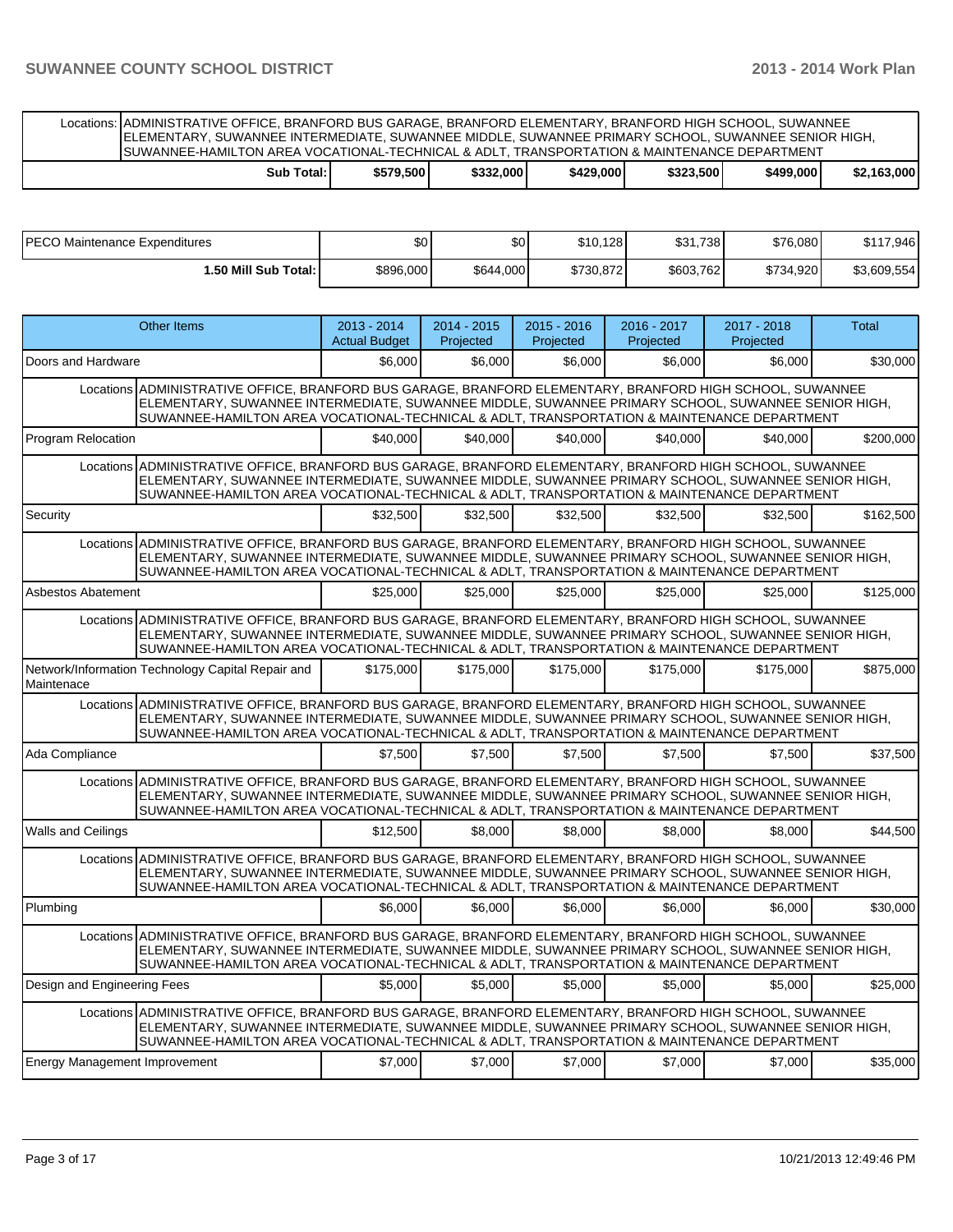| Locations ADMINISTRATIVE OFFICE, BRANFORD BUS GARAGE, BRANFORD ELEMENTARY, BRANFORD HIGH SCHOOL, SUWANNEE<br>ELEMENTARY, SUWANNEE INTERMEDIATE, SUWANNEE MIDDLE, SUWANNEE PRIMARY SCHOOL, SUWANNEE SENIOR HIGH,<br>ISUWANNEE-HAMILTON AREA VOCATIONAL-TECHNICAL & ADLT. TRANSPORTATION & MAINTENANCE DEPARTMENT |           |           |           |           |           |             |
|-----------------------------------------------------------------------------------------------------------------------------------------------------------------------------------------------------------------------------------------------------------------------------------------------------------------|-----------|-----------|-----------|-----------|-----------|-------------|
| Total:                                                                                                                                                                                                                                                                                                          | \$896,000 | \$644,000 | \$741.000 | \$635,500 | \$811,000 | \$3.727.500 |

#### **Local 1.50 Mill Expenditure For Maintenance, Repair and Renovation**

Anticipated expenditures expected from local funding sources over the years covered by the current work plan.

| Item                                                         | $2013 - 2014$<br><b>Actual Budget</b> | 2014 - 2015<br>Projected | $2015 - 2016$<br>Projected | 2016 - 2017<br>Projected | 2017 - 2018<br>Projected | <b>Total</b> |
|--------------------------------------------------------------|---------------------------------------|--------------------------|----------------------------|--------------------------|--------------------------|--------------|
| Remaining Maint and Repair from 1.5 Mills                    | \$896,000                             | \$644,000                | \$730,872                  | \$603,762                | \$734,920                | \$3,609,554  |
| Maintenance/Repair Salaries                                  | \$0                                   | \$0                      | \$0                        | \$0                      | \$0                      | \$0          |
| <b>School Bus Purchases</b>                                  | \$401,367                             | \$570,000                | \$570,000                  | \$570,000                | \$570,000                | \$2,681,367  |
| Other Vehicle Purchases                                      | \$0                                   | \$75,000                 | \$0                        | \$75,000                 | \$0                      | \$150,000    |
| Capital Outlay Equipment                                     | \$200,000                             | \$200,000                | \$200,000                  | \$200,000                | \$200,000                | \$1,000,000  |
| Rent/Lease Payments                                          | \$0                                   | \$0                      | \$0                        | \$0                      | \$0                      | \$0          |
| <b>COP Debt Service</b>                                      | \$0                                   | \$0                      | \$0                        | \$0                      | \$0                      | \$0          |
| Rent/Lease Relocatables                                      | \$48,192                              | \$48,192                 | \$48,192                   | \$48,192                 | \$48,192                 | \$240,960    |
| <b>Environmental Problems</b>                                | \$0                                   | \$0                      | \$0                        | \$0                      | \$0                      | \$0          |
| s.1011.14 Debt Service                                       | \$0                                   | \$0                      | \$0                        | \$0                      | \$0                      | \$0          |
| <b>Special Facilities Construction Account</b>               | \$0                                   | \$0                      | \$0                        | \$0                      | \$0                      | \$0          |
| Premiums for Property Casualty Insurance - 1011.71<br>(4a,b) | \$280,000                             | \$280,000                | \$280,000                  | \$280,000                | \$280,000                | \$1,400,000  |
| Qualified School Construction Bonds (QSCB)                   | \$0                                   | \$0                      | \$0                        | \$0                      | \$0                      | \$0          |
| Qualified Zone Academy Bonds (QZAB)                          | \$130,635                             | \$130,635                | \$130,635                  | \$130,635                | \$130,635                | \$653,175    |
| School Site Capital Outlay                                   | \$80,000                              | \$80,000                 | \$80,000                   | \$80,000                 | \$80,000                 | \$400,000    |
| Information Technology Capital Outlay                        | \$375,000                             | \$375,000                | \$375,000                  | \$375,000                | \$375,000                | \$1,875,000  |
| <b>Local Expenditure Totals:</b>                             | \$2,411,194                           | \$2,402,827              | \$2,414,699                | \$2,362,589              | \$2,418,747              | \$12,010,056 |

### **Revenue**

#### **1.50 Mill Revenue Source**

Schedule of Estimated Capital Outlay Revenue from each currently approved source which is estimated to be available for expenditures on the projects included in the tentative district facilities work program. All amounts are NET after considering carryover balances, interest earned, new COP's, 1011.14 and 1011.15 loans, etc. Districts cannot use 1.5-Mill funds for salaries except for those explicitly associated with maintenance/repair projects. (1011.71 (5), F.S.)

| Item                                                                                | <b>Fund</b> | 2013 - 2014<br><b>Actual Value</b> | $2014 - 2015$<br>Projected | $2015 - 2016$<br>Projected | $2016 - 2017$<br>Projected | 2017 - 2018<br>Projected | Total           |
|-------------------------------------------------------------------------------------|-------------|------------------------------------|----------------------------|----------------------------|----------------------------|--------------------------|-----------------|
| (1) Non-exempt property<br>assessed valuation                                       |             | \$1,602,447,038                    | \$1,699,038,131            | \$1,769,185,661            | \$1,847,398,769            | \$1,946,204,728          | \$8,864,274,327 |
| $(2)$ The Millege projected for<br>discretionary capital outlay per<br>ls.1011.71   |             | 1.50 l                             | l.50 l                     | 1.50                       | 1.50                       | 1.50                     |                 |
| $(3)$ Full value of the 1.50-Mill<br>discretionary capital outlay per<br>ls.1011.71 |             | \$2,692,111                        | \$2,854,384                | \$2,972,232                | \$3,103,630                | \$3,269,624              | \$14,891,981    |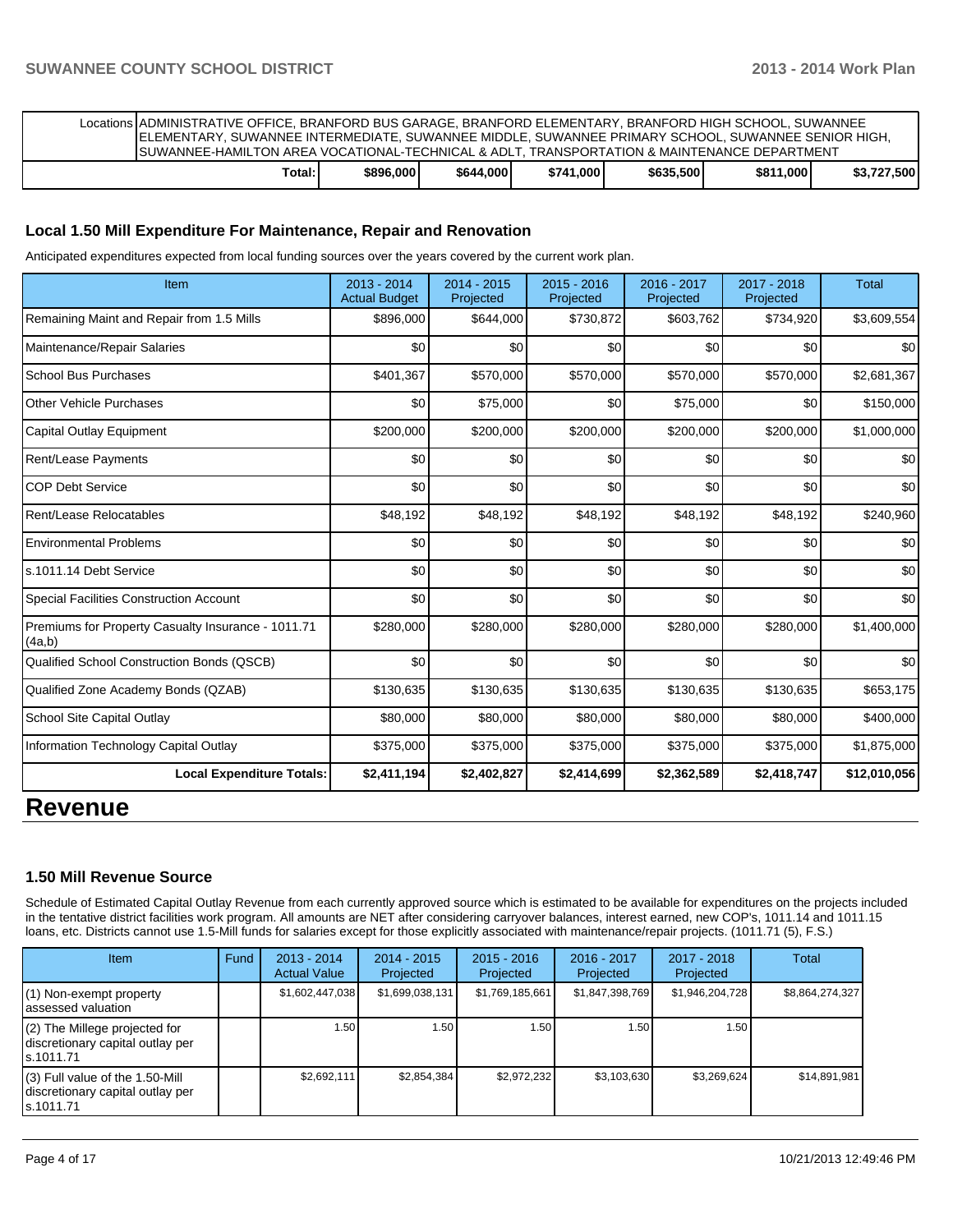| $\mathsf{I}(\mathsf{4})$ Value of the portion of the 1.50 $\mathsf{I}$<br>-Mill ACTUALLY levied | 370 | \$2.307.524 | \$2.446.615 | \$2.547.627 | \$2.660.254 | \$2.802.535 | \$12.764.555 |
|-------------------------------------------------------------------------------------------------|-----|-------------|-------------|-------------|-------------|-------------|--------------|
| $(5)$ Difference of lines (3) and (4)                                                           |     | \$384.587   | \$407.769   | \$424,605   | \$443.376   | \$467.089   | \$2.127.426  |

#### **PECO Revenue Source**

The figure in the row designated "PECO Maintenance" will be subtracted from funds available for new construction because PECO maintenance dollars cannot be used for new construction.

| Item                                 | Fund | $2013 - 2014$<br><b>Actual Budget</b> | $2014 - 2015$<br>Projected | $2015 - 2016$<br>Projected | 2016 - 2017<br>Projected | 2017 - 2018<br>Projected | <b>Total</b> |
|--------------------------------------|------|---------------------------------------|----------------------------|----------------------------|--------------------------|--------------------------|--------------|
| <b>IPECO New Construction</b>        | 340  | \$0                                   | \$0                        | \$0                        | \$0                      | \$0                      | \$0          |
| <b>PECO Maintenance Expenditures</b> |      | \$0                                   | \$0                        | \$10.128                   | \$31.738                 | \$76,080                 | \$117,946    |
|                                      |      | \$0                                   | \$0                        | \$10.128                   | \$31.738                 | \$76,080                 | \$117,946    |

#### **CO & DS Revenue Source**

Revenue from Capital Outlay and Debt Service funds.

| <b>Item</b>                                     | Fund | 2013 - 2014<br><b>Actual Budget</b> | $2014 - 2015$<br>Projected | $2015 - 2016$<br>Projected | $2016 - 2017$<br>Projected | $2017 - 2018$<br>Projected | Total     |
|-------------------------------------------------|------|-------------------------------------|----------------------------|----------------------------|----------------------------|----------------------------|-----------|
| CO & DS Cash Flow-through<br><b>Distributed</b> | 360  | \$37.244                            | \$37,244                   | \$37.244                   | \$37.244                   | \$37,244                   | \$186,220 |
| CO & DS Interest on<br>Undistributed CO         | 360  | \$1,885                             | \$1,885                    | \$1,885                    | \$1.885                    | \$1,885                    | \$9.425   |
|                                                 |      | \$39,129                            | \$39,129                   | \$39,129                   | \$39,129                   | \$39,129                   | \$195,645 |

#### **Fair Share Revenue Source**

All legally binding commitments for proportionate fair-share mitigation for impacts on public school facilities must be included in the 5-year district work program.

Nothing reported for this section.

#### **Sales Surtax Referendum**

Specific information about any referendum for a 1-cent or ½-cent surtax referendum during the previous year.

**Did the school district hold a surtax referendum during the past fiscal year 2012 - 2013?**

No

#### **Additional Revenue Source**

Any additional revenue sources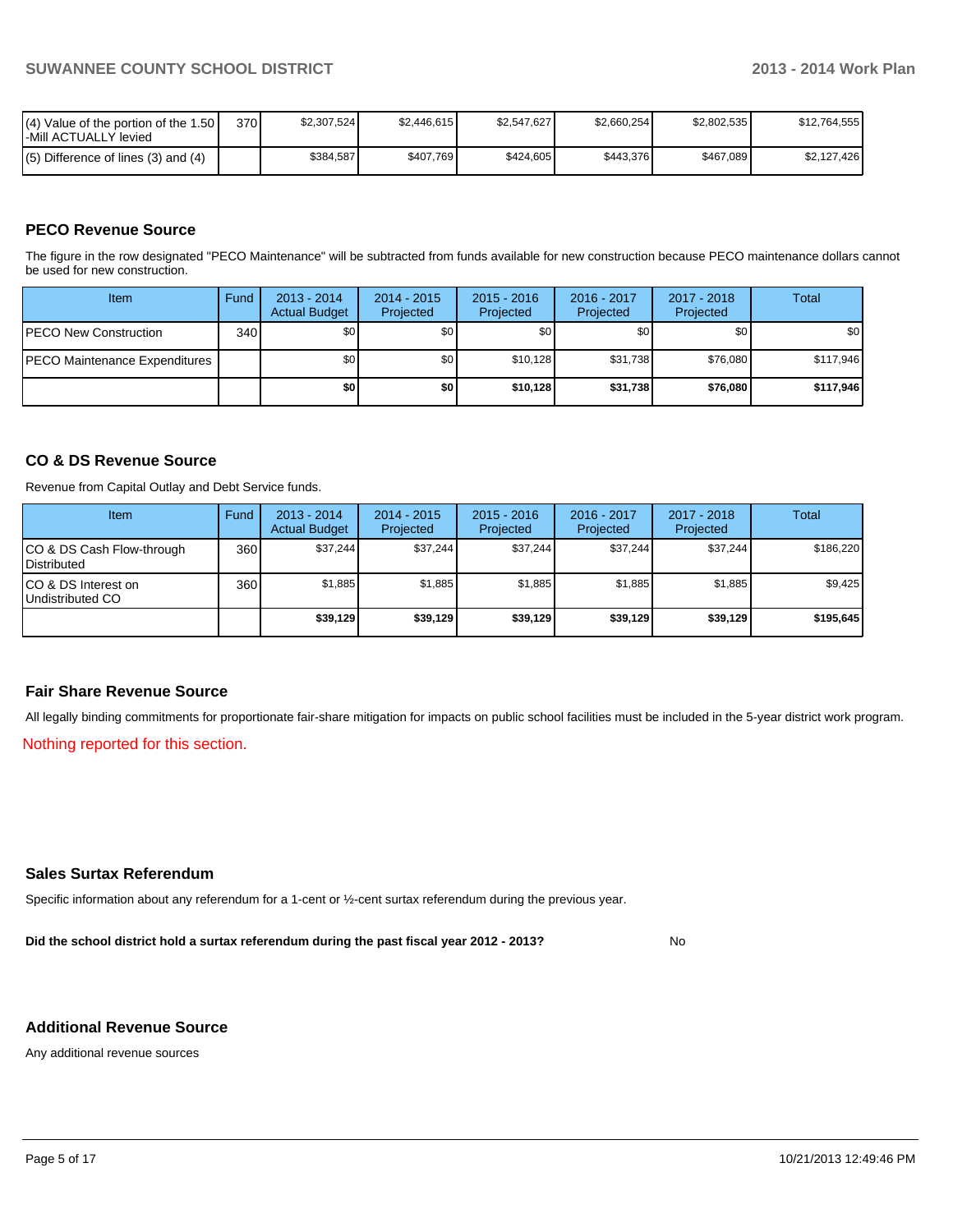#### **SUWANNEE COUNTY SCHOOL DISTRICT 2013 - 2014 Work Plan**

| Item                                                                                                                      | 2013 - 2014<br><b>Actual Value</b> | 2014 - 2015<br>Projected | 2015 - 2016<br>Projected | 2016 - 2017<br>Projected | 2017 - 2018<br>Projected | <b>Total</b> |
|---------------------------------------------------------------------------------------------------------------------------|------------------------------------|--------------------------|--------------------------|--------------------------|--------------------------|--------------|
| Proceeds from a s.1011.14/15 F.S. Loans                                                                                   | \$0                                | \$0                      | \$0                      | \$0                      | \$0                      | \$0          |
| District Bonds - Voted local bond<br>referendum proceeds per s.9, Art VII<br><b>State Constitution</b>                    | \$0                                | \$0                      | \$0                      | \$0                      | \$0                      | \$0          |
| Proceeds from Special Act Bonds                                                                                           | \$0                                | \$0                      | \$0                      | \$0                      | \$0                      | \$0          |
| Estimated Revenue from CO & DS Bond<br>Sale                                                                               | \$0                                | \$0                      | \$0                      | \$0                      | \$0                      | \$0          |
| Proceeds from Voted Capital<br>Improvements millage                                                                       | \$0                                | \$0                      | \$0                      | \$0                      | \$0                      | \$0          |
| Other Revenue for Other Capital Projects                                                                                  | \$0                                | \$0                      | \$0                      | \$0                      | \$0                      | \$0          |
| Proceeds from 1/2 cent sales surtax<br>authorized by school board                                                         | \$0                                | \$0                      | \$0                      | \$0                      | \$0                      | \$0          |
| Proceeds from local governmental<br>infrastructure sales surtax                                                           | \$0                                | \$0                      | \$0                      | \$0                      | \$0                      | \$0          |
| Proceeds from Certificates of<br>Participation (COP's) Sale                                                               | \$0                                | \$0                      | \$0                      | \$0                      | \$0                      | \$0          |
| Classrooms First Bond proceeds amount<br>authorized in FY 1997-98                                                         | \$0                                | \$0                      | \$0                      | \$0                      | \$0                      | \$0          |
| <b>Classrooms for Kids</b>                                                                                                | \$0                                | \$0                      | \$0                      | \$0                      | \$0                      | \$0          |
| <b>District Equity Recognition</b>                                                                                        | \$0                                | \$0                      | \$0                      | \$0                      | \$0                      | \$0          |
| <b>Federal Grants</b>                                                                                                     | \$0                                | \$0                      | \$0                      | \$0                      | \$0                      | \$0          |
| Proportionate share mitigation (actual<br>cash revenue only, not in kind donations)                                       | \$0                                | \$0                      | \$0                      | \$0                      | \$0                      | \$0          |
| Impact fees received                                                                                                      | \$0                                | \$0                      | \$0                      | \$0                      | \$0                      | \$0          |
| Private donations                                                                                                         | \$0                                | \$0                      | \$0                      | \$0                      | \$0                      | \$0          |
| Grants from local governments or not-for-<br>profit organizations                                                         | \$0                                | \$0                      | \$0                      | \$0                      | \$0                      | \$0          |
| Interest, Including Profit On Investment                                                                                  | \$10,000                           | \$10,000                 | \$10,000                 | \$10,000                 | \$10,000                 | \$50,000     |
| Revenue from Bonds pledging proceeds<br>from 1 cent or 1/2 cent Sales Surtax                                              | \$0                                | \$0                      | \$0                      | \$0                      | \$0                      | \$0          |
| <b>Total Fund Balance Carried Forward</b>                                                                                 | \$2,603,494                        | \$0                      | \$0                      | \$0                      | \$0                      | \$2,603,494  |
| General Capital Outlay Obligated Fund<br><b>Balance Carried Forward From Total</b><br><b>Fund Balance Carried Forward</b> | \$0                                | \$0                      | \$0                      | \$0                      | \$0                      | \$0          |
| Special Facilities Construction Account                                                                                   | \$0                                | \$0                      | \$0                      | \$0                      | \$0                      | \$0          |
| One Cent - 1/2 Cent Sales Surtax Debt<br>Service From Total Fund Balance Carried<br>Forward                               | \$0                                | \$0                      | \$0                      | \$0                      | \$0                      | \$0          |
| Capital Outlay Projects Funds Balance<br>Carried Forward From Total Fund<br>Balance Carried Forward                       | \$0                                | \$0                      | \$0                      | \$0                      | \$0                      | \$0          |
| Subtotal                                                                                                                  | \$2,613,494                        | \$10,000                 | \$10,000                 | \$10,000                 | \$10,000                 | \$2,653,494  |

## **Total Revenue Summary**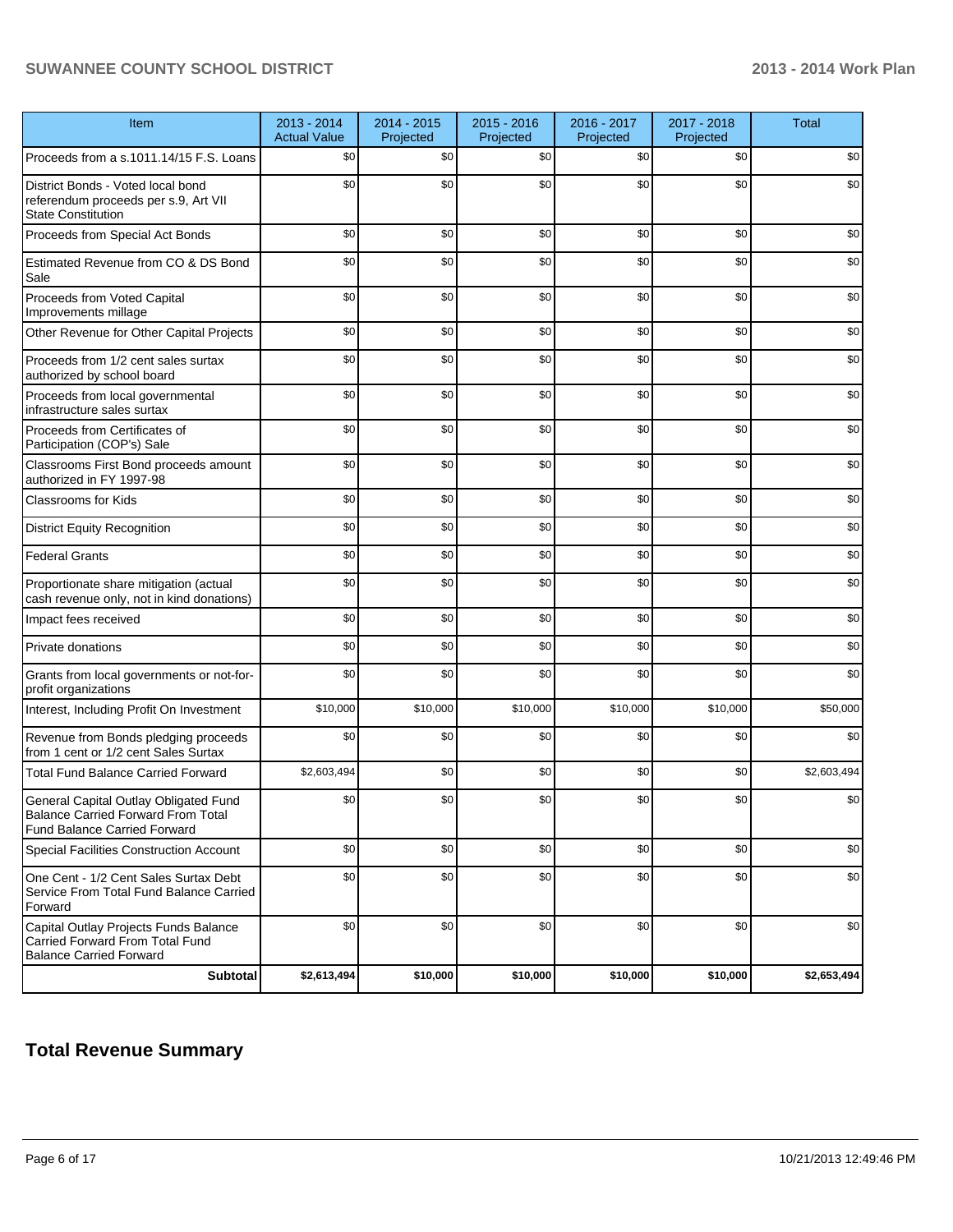#### **SUWANNEE COUNTY SCHOOL DISTRICT 2013 - 2014 Work Plan**

| Item Name                                                    | $2013 - 2014$<br><b>Budget</b> | $2014 - 2015$<br>Projected | $2015 - 2016$<br><b>Projected</b> | $2016 - 2017$<br>Projected | 2017 - 2018<br>Projected | <b>Five Year Total</b> |
|--------------------------------------------------------------|--------------------------------|----------------------------|-----------------------------------|----------------------------|--------------------------|------------------------|
| Local 1.5 Mill Discretionary Capital Outlay<br>l Revenue     | \$2,307,524                    | \$2,446,615                | \$2,547,627                       | \$2,660,254                | \$2,802,535              | \$12,764,555           |
| IPECO and 1.5 Mill Maint and Other 1.5<br>IMill Expenditures | (S2, 411, 194)                 | (\$2,402,827)              | (S2, 414, 699)                    | (S2, 362, 589)             | (S2, 418, 747)           | (\$12,010,056)         |
| IPECO Maintenance Revenue                                    | \$0                            | \$0                        | \$10.128                          | \$31,738                   | \$76,080                 | \$117,946              |
| Available 1.50 Mill for New l<br>l Construction              | (\$103,670)                    | \$43,788                   | \$132.928                         | \$297,665                  | \$383,788                | \$754,499              |

| Item Name                            | 2013 - 2014<br><b>Budget</b> | $2014 - 2015$<br>Projected | $2015 - 2016$<br>Projected | $2016 - 2017$<br>Projected | $2017 - 2018$<br>Projected | <b>Five Year Total</b> |
|--------------------------------------|------------------------------|----------------------------|----------------------------|----------------------------|----------------------------|------------------------|
| CO & DS Revenue                      | \$39,129                     | \$39,129                   | \$39,129                   | \$39,129                   | \$39,129                   | \$195,645              |
| <b>PECO New Construction Revenue</b> | \$0                          | \$0                        | \$0                        | \$0                        | \$0                        | \$0 <sub>1</sub>       |
| Other/Additional Revenue             | \$2,613,494                  | \$10,000                   | \$10,000                   | \$10,000                   | \$10,000                   | \$2,653,494            |
| <b>Total Additional Revenuel</b>     | \$2,652,623                  | \$49,129                   | \$49,129                   | \$49,129                   | \$49,129                   | \$2,849,139            |
| <b>Total Available Revenue</b>       | \$2,548,953                  | \$92.917                   | \$182.057                  | \$346.794                  | \$432.917                  | \$3,603,638            |

## **Project Schedules**

#### **Capacity Project Schedules**

A schedule of capital outlay projects necessary to ensure the availability of satisfactory classrooms for the projected student enrollment in K-12 programs.

| <b>Project Description</b>                                                                             | Location                                                                               |                         | $2013 - 2014$ | $2014 - 2015$ | $2015 - 2016$ | 2016 - 2017 | $2017 - 2018$ | <b>Total</b>   | Funded |
|--------------------------------------------------------------------------------------------------------|----------------------------------------------------------------------------------------|-------------------------|---------------|---------------|---------------|-------------|---------------|----------------|--------|
| Purchase property for SUWANNEE-<br>Health Education<br><b>Facility and Remodel</b><br>of Existing Core | <b>HAMILTON AREA</b><br><b>VOCATIONAL-</b><br><b>TECHNICAL &amp; ADLT</b>              | <b>Planned</b><br>Cost: | \$425,000     | \$150,000     | \$150,000     | \$50,000    | \$0           | \$775,000 No   |        |
|                                                                                                        | <b>Student Stations:</b>                                                               |                         | 0             | 52            | U             |             |               | 52             |        |
|                                                                                                        | <b>Total Classrooms:</b><br>Gross Sq Ft:                                               |                         | 0             | ี             |               |             |               |                |        |
|                                                                                                        |                                                                                        |                         | 0             | 22,940        | 0             |             |               | 22,940         |        |
| Remodel of existing<br>health ed after new<br>health ed is<br>Iconstructed                             | SUWANNEE-<br><b>HAMILTON AREA</b><br><b>VOCATIONAL-</b><br><b>TECHNICAL &amp; ADLT</b> | Planned<br>Cost:        | \$0           | \$1,351,832   | \$0           | \$0         | \$0           | \$1,351,832 No |        |
|                                                                                                        | <b>Student Stations:</b>                                                               |                         | 0             | $-75$         |               |             |               | $-75$          |        |
|                                                                                                        | <b>Total Classrooms:</b>                                                               |                         | 0             |               | 0             |             |               |                |        |
|                                                                                                        |                                                                                        | Gross Sq Ft:            | 0             |               |               |             |               |                |        |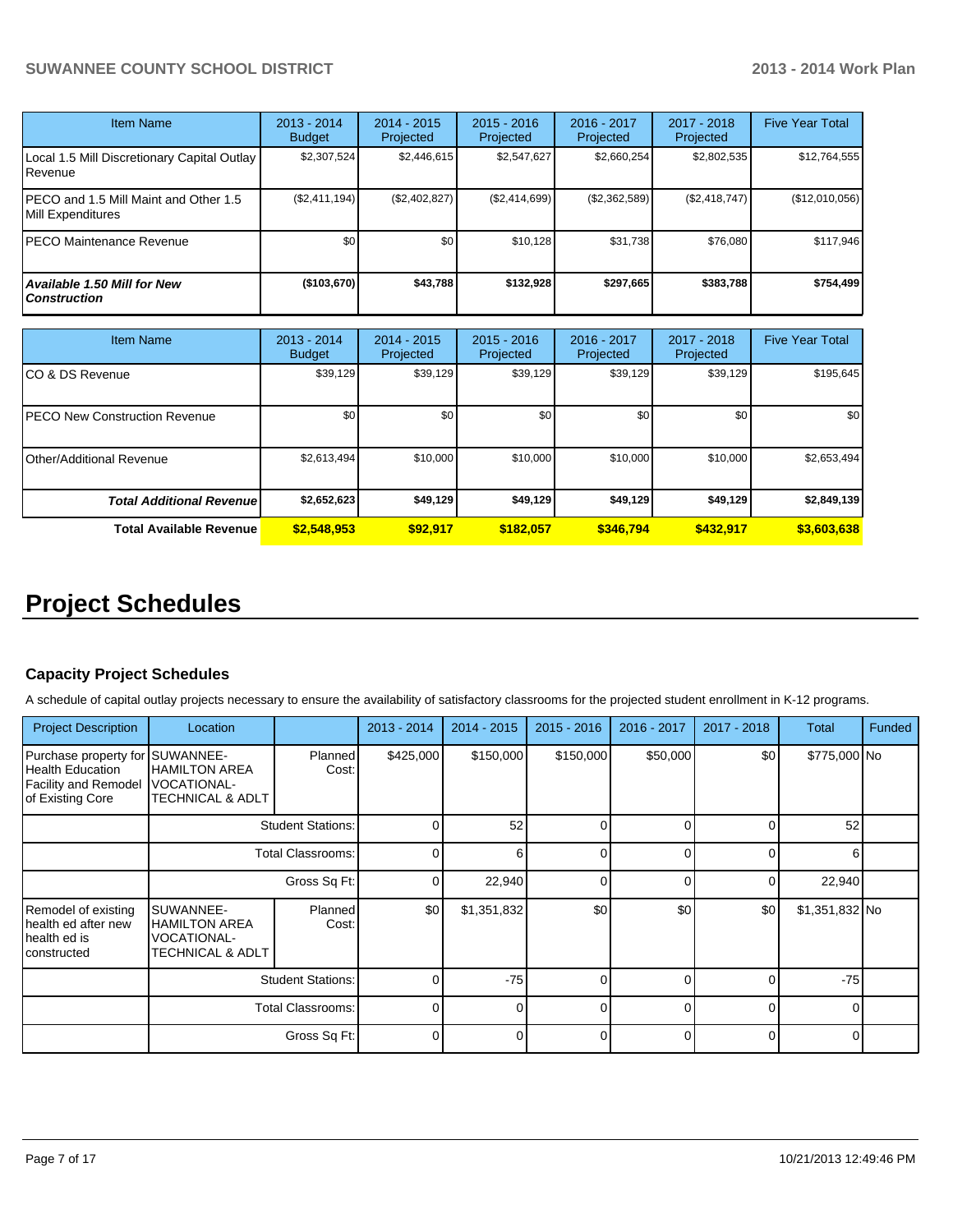| Remodel science<br>technology building<br>to create 4 rooms<br>adds 66 student<br>stations; Secure<br>professional services<br>of architect to design<br>this project. Phase<br>design this year | <b>BRANFORD HIGH</b><br><b>SCHOOL</b> | Planned<br>Cost:     | \$0       | \$280,000   | \$0       | \$0      | \$0      | \$280,000 No |  |
|--------------------------------------------------------------------------------------------------------------------------------------------------------------------------------------------------|---------------------------------------|----------------------|-----------|-------------|-----------|----------|----------|--------------|--|
|                                                                                                                                                                                                  | <b>Student Stations:</b>              |                      | 66        | 0           | 0         | 0        | $\Omega$ | 66           |  |
|                                                                                                                                                                                                  | <b>Total Classrooms:</b>              |                      | 3         | $\Omega$    | $\Omega$  | $\Omega$ | $\Omega$ | 3            |  |
|                                                                                                                                                                                                  | Gross Sq Ft:                          |                      | 2,700     | 0           | $\Omega$  | 0        | $\Omega$ | 2,700        |  |
| Remodel Building 6,<br>Ag building room<br>001 - 010                                                                                                                                             | <b>BRANFORD HIGH</b><br><b>SCHOOL</b> | Planned<br>Cost:     | \$0       | \$0         | \$510,952 | \$0      | \$0      | \$510,952 No |  |
|                                                                                                                                                                                                  | <b>Student Stations:</b>              |                      | O         | n           | $-42$     | $\Omega$ | $\Omega$ | $-42$        |  |
|                                                                                                                                                                                                  | <b>Total Classrooms:</b>              |                      | 0         | n           | 2         | $\Omega$ | $\Omega$ | 2            |  |
|                                                                                                                                                                                                  | Gross Sq Ft:                          |                      | 0         | U           | 4,913     | 0        | $\Omega$ | 4,913        |  |
|                                                                                                                                                                                                  |                                       | <b>Planned Cost:</b> | \$425,000 | \$1,781,832 | \$660,952 | \$50,000 | \$0      | \$2,917,784  |  |

| <b>Planned Cost:</b>     | \$425,0001 | \$1,781,8321 | \$660,9521 | \$50,0001 | <b>SO</b> 1 | \$2,917,784 |
|--------------------------|------------|--------------|------------|-----------|-------------|-------------|
| <b>Student Stations:</b> | 66         | $-23$        | -42        |           |             |             |
| <b>Total Classrooms:</b> |            |              |            |           |             |             |
| Gross Sq Ft:             | 2,700      | 22,940       | 4,913      |           |             | 30,553      |

#### **Other Project Schedules**

Major renovations, remodeling, and additions of capital outlay projects that do not add capacity to schools.

| <b>Project Description</b>                                                                                                 | Location                                                    | $2013 - 2014$<br><b>Actual Budget</b> | $2014 - 2015$<br>Projected | $2015 - 2016$<br>Projected | 2016 - 2017<br>Projected | 2017 - 2018<br>Projected | Total           | Funded |
|----------------------------------------------------------------------------------------------------------------------------|-------------------------------------------------------------|---------------------------------------|----------------------------|----------------------------|--------------------------|--------------------------|-----------------|--------|
| Remodel football field<br>Concession facility                                                                              | <b>SUWANNEE SENIOR</b><br><b>HIGH</b>                       | \$0 <sub>1</sub>                      | \$150,000                  | \$0                        | \$0                      | \$0                      | \$150,000 No    |        |
| Replace Chillers (26yrs old)<br>and HVAC equipment in the<br>gym                                                           | <b>SUWANNEE MIDDLE</b>                                      | \$0                                   | \$0                        | \$1,560,456                | \$0                      | \$0                      | $$1,560,456$ No |        |
| New Construction of dining and<br>food prep area. 8920 sq feet                                                             | <b>SUWANNEE MIDDLE</b>                                      | \$0                                   | \$0                        | \$0                        | \$1,935,640              | \$0                      | \$1,935,640 No  |        |
| Renovation of group toilet<br>facilities in building 4 and 6                                                               | <b>SUWANNEE MIDDLE</b>                                      | \$0                                   | \$0                        | \$0                        | \$85,320                 | \$0                      | \$85,320 No     |        |
| Renovation of room 201<br>(gym) Replace flooring and<br>HVAC.                                                              | <b>SUWANNEE SENIOR</b><br><b>I</b> HIGH                     | \$0                                   | \$0                        | \$681,651                  | \$0                      | \$0                      | \$681,651 No    |        |
| Replace air conditiong units on<br>Pineview wing                                                                           | <b>SUWANNEE SENIOR</b><br><b>HIGH</b>                       | \$0                                   | \$0                        | \$2,052,612                | \$0                      | \$0                      | \$2,052,612 No  |        |
| Build a ancillary office building<br>for IT and Transportation that<br>meet building wind loads and<br>ADA codes.(phase 1) | TRANSPORTATION &<br><b>MAINTENANCE</b><br><b>DEPARTMENT</b> | \$85,000                              | \$0                        | \$0                        | \$0                      | \$0                      | \$85,000 Yes    |        |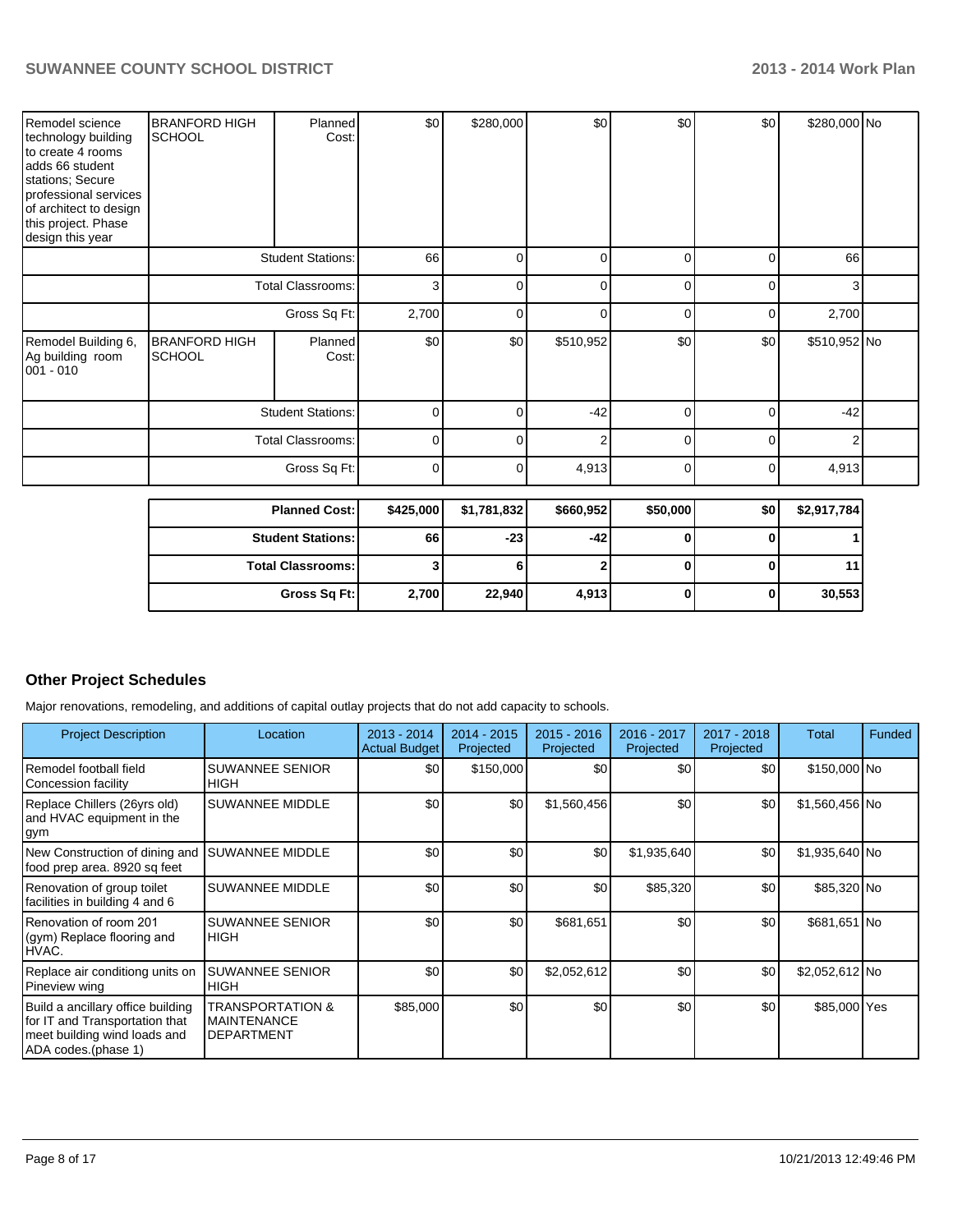| New Construction<br>recommendation for the<br>cafeteria is a recommendation<br>so the food preparation and the<br>food serving can meet the<br>needs of the school. Create<br>new entrance/reception area to<br>address safety concerns.<br>Remodel areas in school to<br>create resource | <b>SUWANNEE PRIMARY</b><br><b>SCHOOL</b>                               | \$2,296,812 | $\mathcal{S}$ | \$0         | \$0         | \$0       | \$2,296,812 Yes |  |
|-------------------------------------------------------------------------------------------------------------------------------------------------------------------------------------------------------------------------------------------------------------------------------------------|------------------------------------------------------------------------|-------------|---------------|-------------|-------------|-----------|-----------------|--|
| Site Development and Site<br>improvements, parking,<br>drainage                                                                                                                                                                                                                           | <b>BRANFORD HIGH</b><br><b>SCHOOL</b>                                  | \$0         | \$0           | \$450,000   | \$0         | \$0       | \$450,000 No    |  |
| Renovate HVAC in building 2<br>(Band)                                                                                                                                                                                                                                                     | <b>SUWANNEE MIDDLE</b>                                                 | \$207,576   | \$0           | \$0         | \$0         | \$0       | \$207,576 No    |  |
| Renovate HVAC in building 3<br>office admin.                                                                                                                                                                                                                                              | <b>SUWANNEE MIDDLE</b>                                                 | \$391,824   | \$0           | \$0         | \$0         | \$0       | \$391,824 No    |  |
| Renovate HVAC in building 5.<br>(Library)                                                                                                                                                                                                                                                 | <b>SUWANNEE MIDDLE</b>                                                 | \$0         | \$0           | \$0         | \$601,128   | \$0       | \$601,128 No    |  |
| Renovate HVAC in building 8<br>(Multi Purpose and dining)                                                                                                                                                                                                                                 | <b>SUWANNEE MIDDLE</b>                                                 | \$0         | \$0           | \$0         | \$0         | \$269,928 | \$269,928 No    |  |
| Renovate HVAC in building<br>9&10 (Vocational Wing)                                                                                                                                                                                                                                       | <b>SUWANNEE MIDDLE</b>                                                 | \$0         | \$0           | \$0         | \$1,176,768 | \$0       | \$1,176,768 No  |  |
| Replace existing Chillers                                                                                                                                                                                                                                                                 | <b>BRANFORD</b><br><b>ELEMENTARY</b>                                   | \$0         | \$0           | \$175,000   | \$0         | \$0       | \$175,000 Yes   |  |
| Install railings on Stadium<br>bleachers to address Safety<br>concerns                                                                                                                                                                                                                    | <b>BRANFORD HIGH</b><br><b>SCHOOL</b>                                  | \$35,000    | \$0           | \$0         | \$0         | \$0       | \$35,000 Yes    |  |
| Phase 2 of IT / Transportation<br>offices                                                                                                                                                                                                                                                 | <b>TRANSPORTATION &amp;</b><br><b>MAINTENANCE</b><br><b>DEPARTMENT</b> | \$0         | \$175,000     | \$0         | \$0         | \$0       | \$175,000 Yes   |  |
| Replace seating in auditorium.                                                                                                                                                                                                                                                            | <b>BRANFORD HIGH</b><br><b>SCHOOL</b>                                  | \$0         | \$50,000      | \$0         | \$0         | \$0       | \$50,000 No     |  |
| Create outside Basketball and<br>Volleyball Court.                                                                                                                                                                                                                                        | <b>BRANFORD HIGH</b><br>SCHOOL                                         | \$20,000    | \$0           | \$0         | \$0         | \$0       | \$20,000 Yes    |  |
|                                                                                                                                                                                                                                                                                           |                                                                        | \$3,036,212 | \$375,000     | \$4,919,719 | \$3,798,856 | \$269,928 | \$12,399,715    |  |

#### **Additional Project Schedules**

Any projects that are not identified in the last approved educational plant survey.

Nothing reported for this section.

### **Non Funded Growth Management Project Schedules**

Schedule indicating which projects, due to planned development, that CANNOT be funded from current revenues projected over the next five years.

Nothing reported for this section.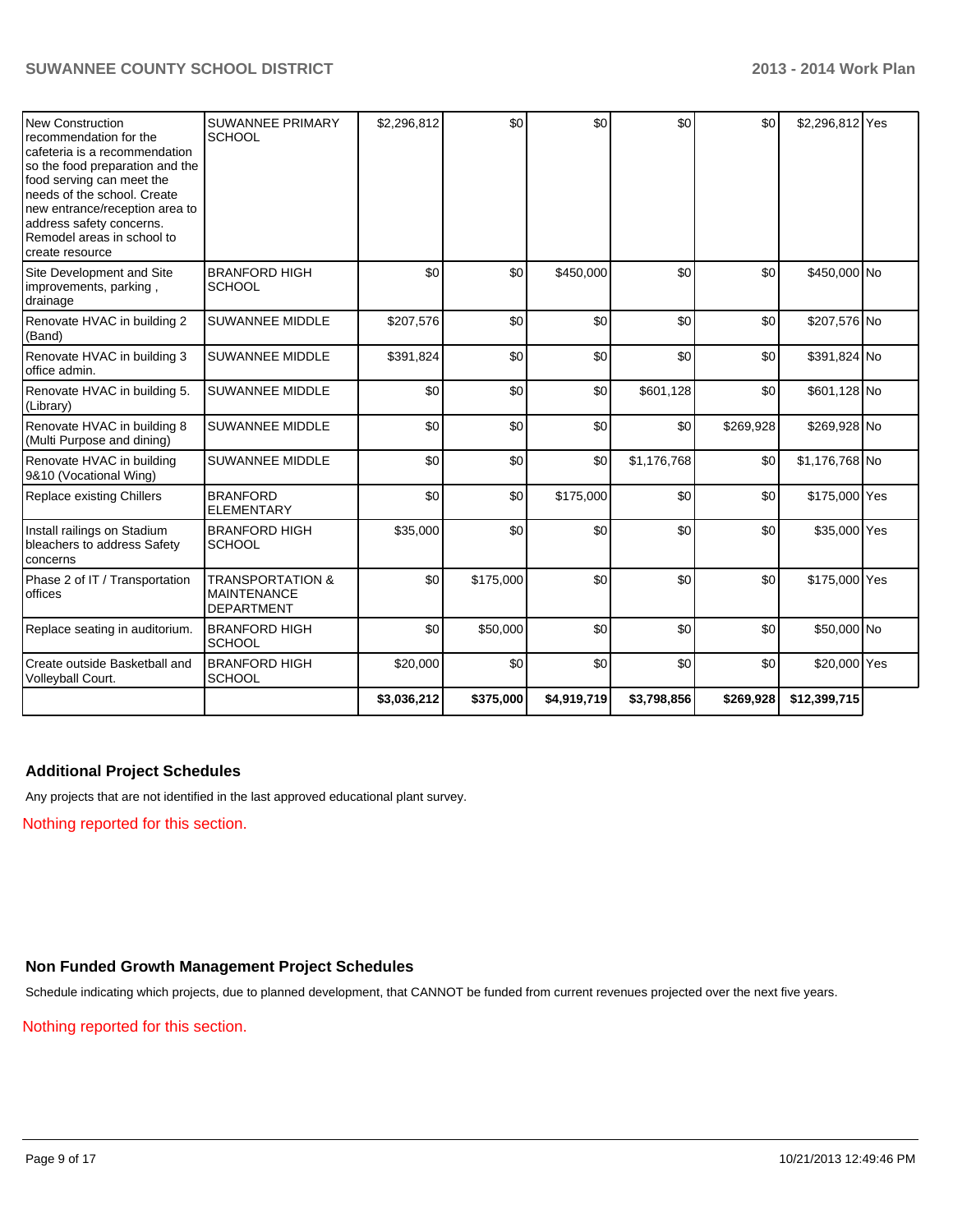#### **Capacity Tracking**

| Location                                                     | $2013 -$<br><b>2014 Satis.</b><br>Stu. Sta. | Actual<br>$2013 -$<br><b>2014 FISH</b><br>Capacity | Actual<br>$2012 -$<br>2013<br><b>COFTE</b> | # Class<br>Rooms | Actual<br>Average<br>$2013 -$<br>2014 Class<br><b>Size</b> | Actual<br>$2013 -$<br>2014<br><b>Utilization</b> | <b>New</b><br>Stu.<br>Capacity | <b>New</b><br>Rooms to<br>be<br>Added/Re<br>moved | Projected<br>$2017 -$<br>2018<br><b>COFTE</b> | Projected<br>$2017 -$<br>2018<br><b>Utilization</b> | Projected<br>$2017 -$<br>2018 Class<br><b>Size</b> |
|--------------------------------------------------------------|---------------------------------------------|----------------------------------------------------|--------------------------------------------|------------------|------------------------------------------------------------|--------------------------------------------------|--------------------------------|---------------------------------------------------|-----------------------------------------------|-----------------------------------------------------|----------------------------------------------------|
| <b>SUWANNEE PRIMARY</b><br><b>ISCHOOL</b>                    | 1,109                                       | 1,109                                              | 798                                        | 58               | 14                                                         | 72.00 %                                          | $\Omega$                       | $\Omega$                                          | 731                                           | 66.00 %                                             | 13                                                 |
| ISUWANNEE-HAMILTON<br>IAREA VOCATIONAL-<br>ITECHNICAL & ADLT | 462                                         | 554                                                | 43                                         | 25               | $\overline{2}$                                             | 8.00 %                                           | $\Omega$                       | $\Omega$                                          |                                               | 0.00%                                               | $\mathbf 0$                                        |
| ISUWANNEE<br>IINTERMEDIATE                                   | 777                                         | 777                                                | 635                                        | 42               | 15 <sup>1</sup>                                            | 82.00 %                                          | $\Omega$                       | $\Omega$                                          | 707                                           | 91.00 %                                             | 17                                                 |
| ISUWANNEE SENIOR<br> HIGH                                    | 1,730                                       | 1,643                                              | 1,149                                      | 70               | 16                                                         | 70.00 %                                          | $\Omega$                       | $\Omega$                                          | 1,185                                         | 72.00 %                                             | 17                                                 |
| <b>SUWANNEE MIDDLE</b>                                       | 1,388                                       | 1,249                                              | 1,033                                      | 60               | 17                                                         | 83.00 %                                          | $\Omega$                       | $\Omega$                                          | 998                                           | 80.00 %                                             | 17                                                 |
| IBRANFORD HIGH<br><b>SCHOOL</b>                              | 937                                         | 843                                                | 671                                        | 40               | 17                                                         | 80.00 %                                          | $\Omega$                       | 3                                                 | 674                                           | 80.00 %                                             | 16                                                 |
| <b>BRANFORD</b><br><b>ELEMENTARY</b>                         | 778                                         | 778                                                | 642                                        | 42               | 15 <sup>1</sup>                                            | 83.00 %                                          | $\Omega$                       | $\Omega$                                          | 668                                           | 86.00 %                                             | 16                                                 |
| ISUWANNEE<br><b>IELEMENTARY</b>                              | 827                                         | 827                                                | 714                                        | 44               | 16                                                         | 86.00 %                                          | $\Omega$                       | $\Omega$                                          | 725                                           | 88.00 %                                             | 16                                                 |
|                                                              | 8,008                                       | 7,780                                              | 5,685                                      | 381              | 15 <sup>1</sup>                                            | 73.07 %                                          | ŋ                              |                                                   | 5,689                                         | 73.12 %                                             | 15                                                 |

The COFTE Projected Total (5,689) for 2017 - 2018 must match the Official Forecasted COFTE Total (5,689 ) for 2017 - 2018 before this section can be completed. In the event that the COFTE Projected Total does not match the Official forecasted COFTE, then the Balanced Projected COFTE Table should be used to balance COFTE.

| Projected COFTE for 2017 - 2018 |       |  |  |  |  |
|---------------------------------|-------|--|--|--|--|
| Elementary (PK-3)               | 1,895 |  |  |  |  |
| Middle $(4-8)$                  | 2,291 |  |  |  |  |
| High (9-12)                     | 1,503 |  |  |  |  |
|                                 | 5,689 |  |  |  |  |

| <b>Grade Level Type</b> | <b>Balanced Projected</b><br>COFTE for 2017 - 2018 |
|-------------------------|----------------------------------------------------|
| Elementary (PK-3)       |                                                    |
| Middle (4-8)            |                                                    |
| High (9-12)             |                                                    |
|                         | 5,689                                              |

#### **Relocatable Replacement**

Number of relocatable classrooms clearly identified and scheduled for replacement in the school board adopted financially feasible 5-year district work program.

| Location                          | 2014<br>$2013 -$ | $2014 - 2015$ | 2015 - 2016 | $2016 - 2017$ | $2017 - 2018$ | Year 5 Total |
|-----------------------------------|------------------|---------------|-------------|---------------|---------------|--------------|
| Total Relocatable Replacements: I |                  |               |             |               |               |              |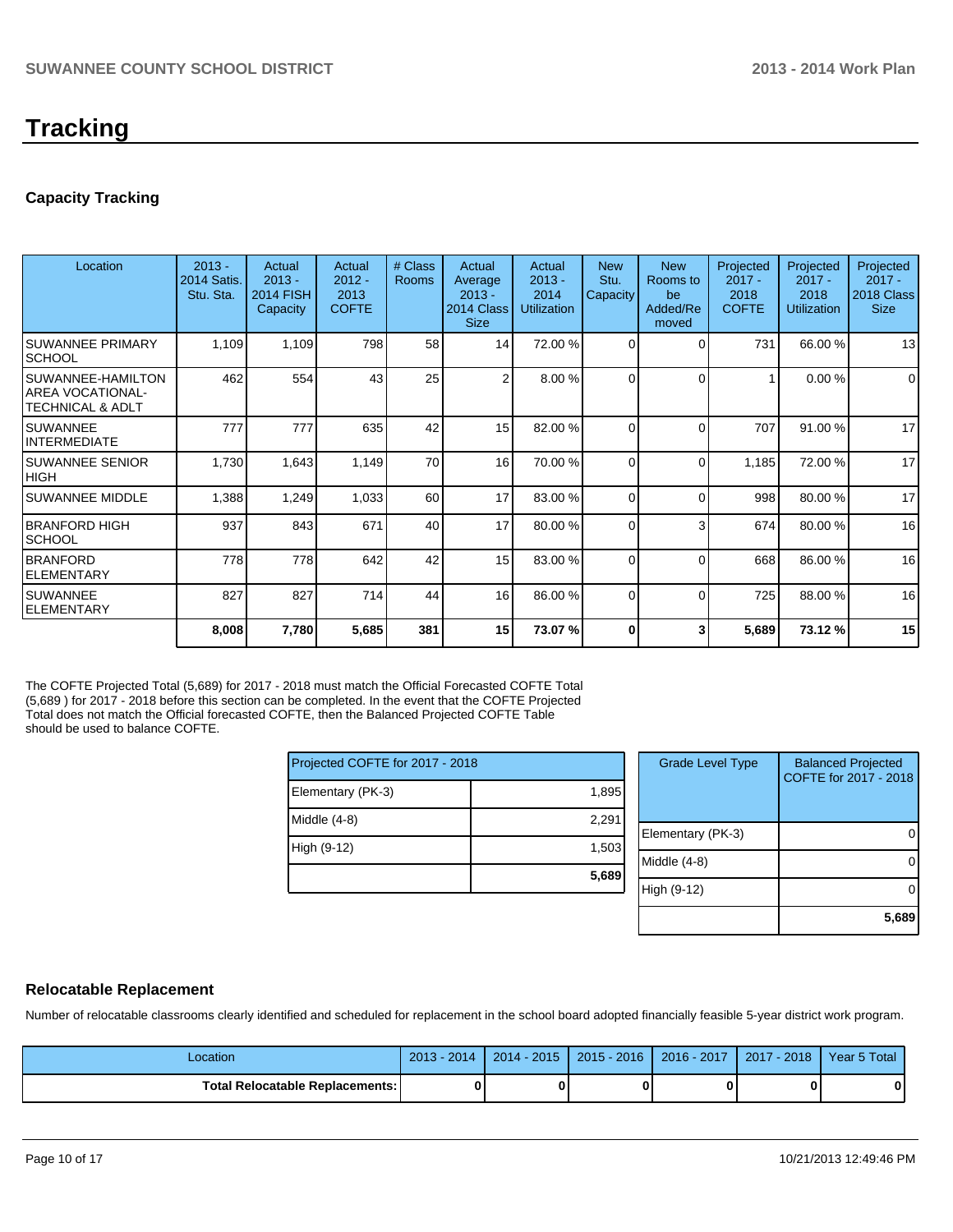#### **Charter Schools Tracking**

Information regarding the use of charter schools.

Nothing reported for this section.

#### **Special Purpose Classrooms Tracking**

The number of classrooms that will be used for certain special purposes in the current year, by facility and type of classroom, that the district will, 1), not use for educational purposes, and 2), the co-teaching classrooms that are not open plan classrooms and will be used for educational purposes.

| School                                 | School Type | $\parallel$ # of Elementary $\parallel$ # of Middle 4-8 $\parallel$ # of High 9-12<br><b>IK-3 Classrooms I</b> | <b>Classrooms</b> | <b>Classrooms</b> | # of $ESE$<br><b>Classrooms</b> | $#$ of Combo<br><b>Classrooms</b> | Total<br><b>Classrooms</b> |
|----------------------------------------|-------------|----------------------------------------------------------------------------------------------------------------|-------------------|-------------------|---------------------------------|-----------------------------------|----------------------------|
| <b>Total Educational Classrooms: I</b> |             |                                                                                                                |                   |                   |                                 | 0                                 | $\bf{0}$                   |

| School                               |  | School Type $\left  \frac{4}{7} \right $ of Elementary $\left  \frac{4}{7} \right $ of Middle 4-8 $\left  \frac{4}{7} \right $ of High 9-12<br><b>IK-3 Classrooms I</b> | <b>Classrooms</b> | <b>Classrooms</b> | # of $ESE$<br><b>Classrooms</b> | # of Combo<br><b>Classrooms</b> | Total<br><b>Classrooms</b> |
|--------------------------------------|--|-------------------------------------------------------------------------------------------------------------------------------------------------------------------------|-------------------|-------------------|---------------------------------|---------------------------------|----------------------------|
| <b>Total Co-Teaching Classrooms:</b> |  |                                                                                                                                                                         |                   |                   |                                 |                                 | 0                          |

#### **Infrastructure Tracking**

**Necessary offsite infrastructure requirements resulting from expansions or new schools. This section should include infrastructure information related to capacity project schedules and other project schedules (Section 4).**

Not Specified

**Proposed location of planned facilities, whether those locations are consistent with the comprehensive plans of all affected local governments, and recommendations for infrastructure and other improvements to land adjacent to existing facilities. Provisions of 1013.33(12), (13) and (14) and 1013.36 must be addressed for new facilities planned within the 1st three years of the plan (Section 5).**

Not Specified

**Consistent with Comp Plan?** No

#### **Net New Classrooms**

The number of classrooms, by grade level and type of construction, that were added during the last fiscal year.

| List the net new classrooms added in the 2012 - 2013 fiscal year.                                                                                       |                               |                                   |                                |                                                                        | List the net new classrooms to be added in the 2013 - 2014 fiscal<br>Ivear. |                                   |                                |                        |
|---------------------------------------------------------------------------------------------------------------------------------------------------------|-------------------------------|-----------------------------------|--------------------------------|------------------------------------------------------------------------|-----------------------------------------------------------------------------|-----------------------------------|--------------------------------|------------------------|
| "Classrooms" is defined as capacity carrying classrooms that are added to increase<br>capacity to enable the district to meet the Class Size Amendment. |                               |                                   |                                | Totals for fiscal year 2013 - 2014 should match totals in Section 15A. |                                                                             |                                   |                                |                        |
| Location                                                                                                                                                | $2012 - 2013 \#$<br>Permanent | $2012 - 2013$ #<br><b>Modular</b> | $2012 - 2013$ #<br>Relocatable | $2012 - 2013$<br>Total                                                 | $2013 - 2014$ #<br>Permanent                                                | $2013 - 2014$ #<br><b>Modular</b> | $2013 - 2014$ #<br>Relocatable | $2013 - 2014$<br>Total |
| Elementary (PK-3)                                                                                                                                       |                               |                                   |                                |                                                                        |                                                                             |                                   |                                | 0                      |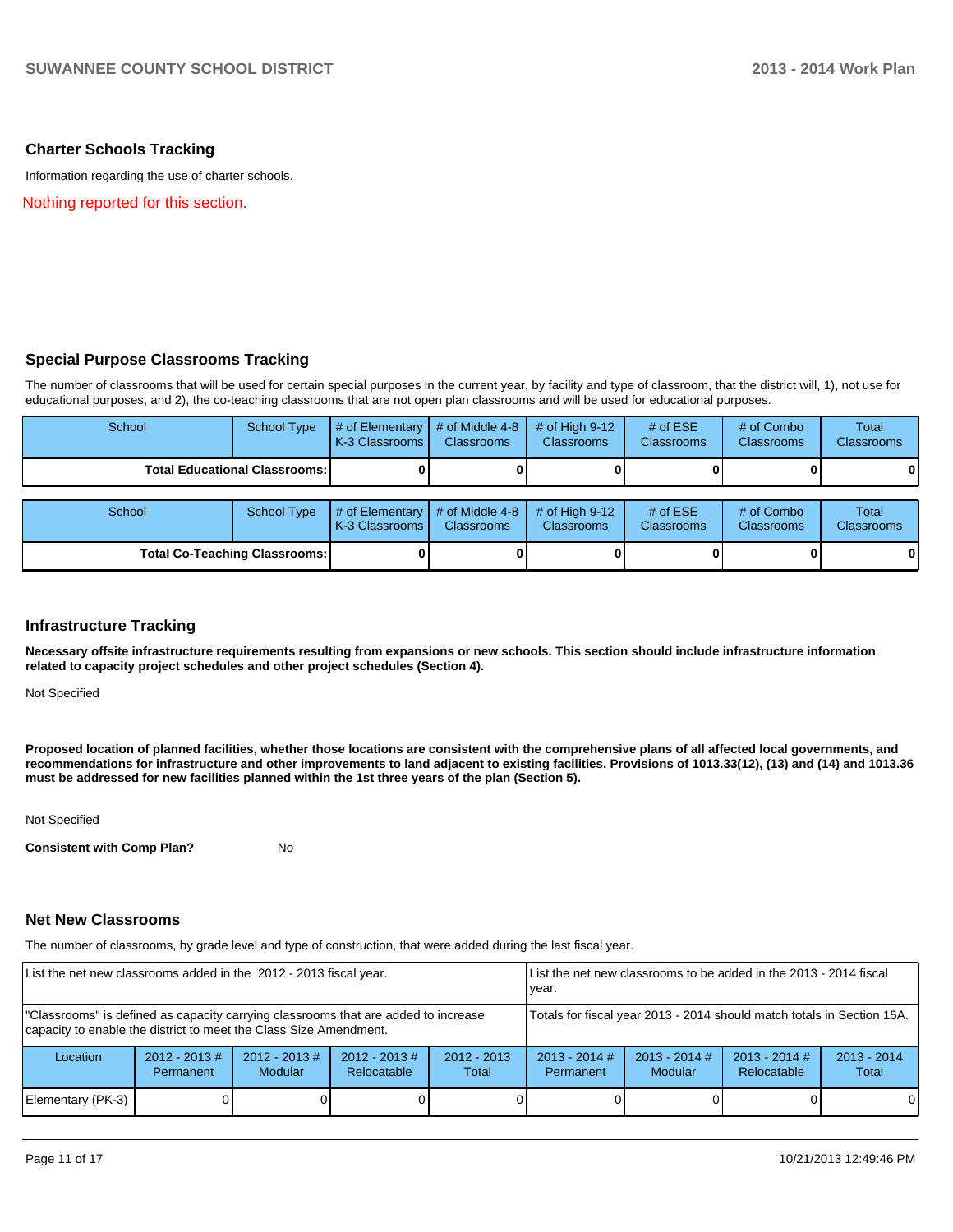| Middle (4-8) |  |  |  |  |
|--------------|--|--|--|--|
| High (9-12)  |  |  |  |  |
|              |  |  |  |  |

#### **Relocatable Student Stations**

Number of students that will be educated in relocatable units, by school, in the current year, and the projected number of students for each of the years in the workplan.

| <b>Site</b>                                                     | $2013 - 2014$    | $2014 - 2015$ | $2015 - 2016$ | 2016 - 2017 | 2017 - 2018 | 5 Year Average |
|-----------------------------------------------------------------|------------------|---------------|---------------|-------------|-------------|----------------|
| ISUWANNEE PRIMARY SCHOOL                                        | 44               | 44            | 44            | 44          |             | 35             |
| <b>ISUWANNEE-HAMILTON AREA VOCATIONAL-</b><br>ITECHNICAL & ADLT | 102              | 94            | 94            | 94          |             | 77             |
| <b>ISUWANNEE INTERMEDIATE</b>                                   |                  |               |               |             |             | $\overline{0}$ |
| <b>ISUWANNEE SENIOR HIGH</b>                                    |                  |               |               |             |             | $\Omega$       |
| <b>ISUWANNEE MIDDLE</b>                                         | 176              | 176           | 176           | 176         |             | 141            |
| <b>IBRANFORD ELEMENTARY</b>                                     | 110 <sup>1</sup> | 110           | 110           | 110         |             | 88             |
| <b>ISUWANNEE ELEMENTARY</b>                                     | 72 <sub>1</sub>  | 72            | 72            | 72          |             | 58             |
| <b>IBRANFORD HIGH SCHOOL</b>                                    |                  |               |               |             |             | $\overline{0}$ |

| Totals for SUWANNEE COUNTY SCHOOL DISTRICT        |       |       |       |       |       |       |
|---------------------------------------------------|-------|-------|-------|-------|-------|-------|
| Total students in relocatables by year.           | 504   | 496   | 496   | 496   |       | 398   |
| Total number of COFTE students projected by year. | 5,695 | 5.718 | 5,734 | 5.729 | 5.689 | 5,713 |
| Percent in relocatables by year.                  | 9 % l | 9%    | 9%    | 9 % l | 0 % I | 7 %   |

#### **Leased Facilities Tracking**

Exising leased facilities and plans for the acquisition of leased facilities, including the number of classrooms and student stations, as reported in the educational plant survey, that are planned in that location at the end of the five year workplan.

| Location                                                 | # of Leased<br>Classrooms 2013 -<br>2014 | <b>FISH Student</b><br><b>Stations</b> | Owner            | # of Leased<br>Classrooms 2017 -<br>2018 | <b>FISH Student</b><br><b>Stations</b> |
|----------------------------------------------------------|------------------------------------------|----------------------------------------|------------------|------------------------------------------|----------------------------------------|
| ISUWANNEE MIDDLE                                         |                                          |                                        | 44 mobil modular |                                          | 44                                     |
| SUWANNEE PRIMARY SCHOOL                                  | n١                                       |                                        |                  |                                          |                                        |
| ISUWANNEE-HAMILTON AREA VOCATIONAL-<br>ITECHNICAL & ADLT | 01                                       |                                        |                  |                                          |                                        |
| ISUWANNEE INTERMEDIATE                                   | 0                                        |                                        |                  |                                          |                                        |
| ISUWANNEE SENIOR HIGH                                    | ΩI                                       |                                        |                  |                                          |                                        |
| IBRANFORD HIGH SCHOOL                                    | ΩI                                       |                                        |                  |                                          | $\Omega$                               |
| IBRANFORD ELEMENTARY                                     | 41                                       |                                        | 88 mobil modular |                                          | 72                                     |
| ISUWANNEE ELEMENTARY                                     | 41                                       |                                        | 72 mobil modular |                                          | 72                                     |
|                                                          | 10 <sup>1</sup>                          | 204                                    |                  | 10                                       | 188                                    |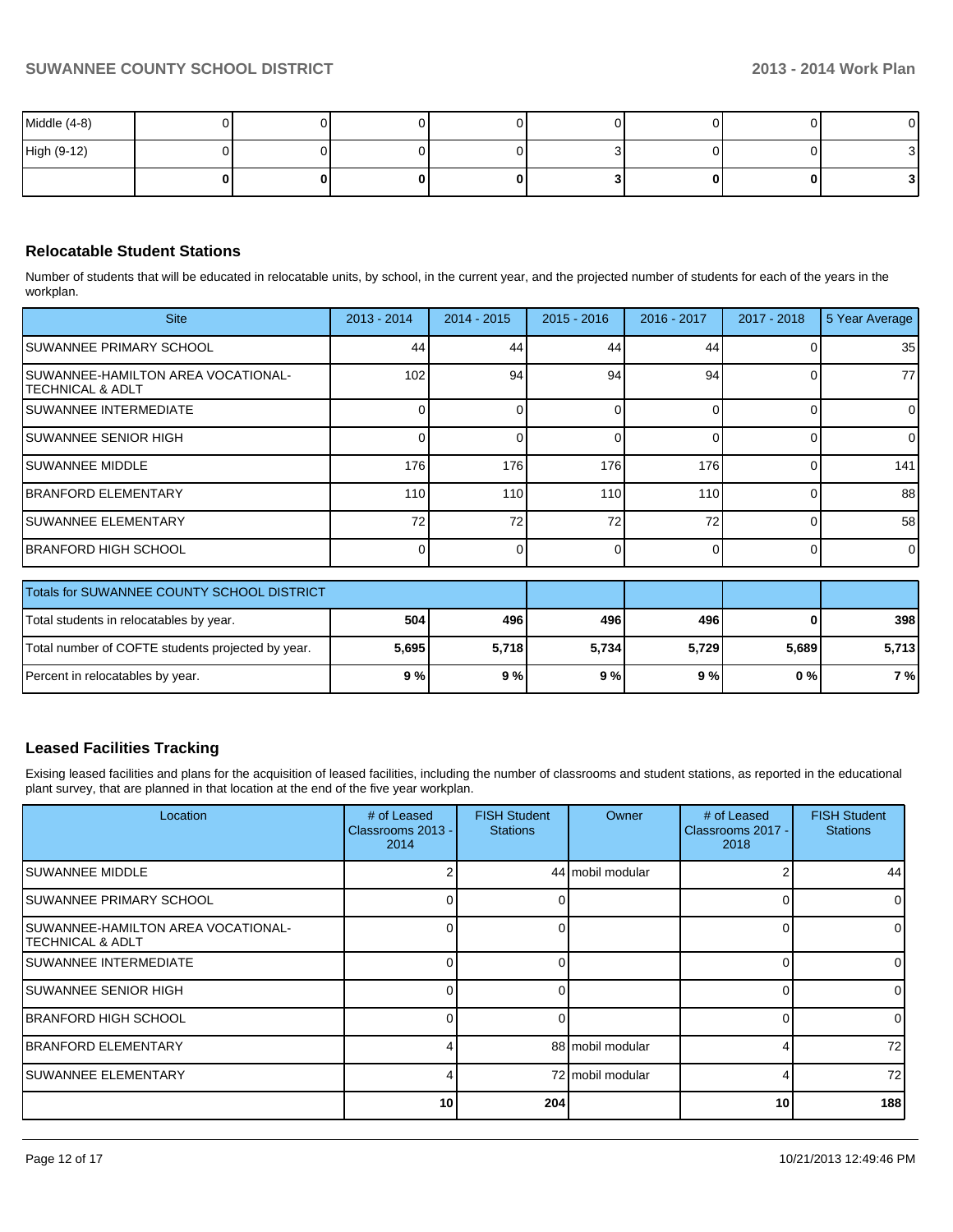#### **Failed Standard Relocatable Tracking**

Relocatable units currently reported by school, from FISH, and the number of relocatable units identified as 'Failed Standards'.

Nothing reported for this section.

## **Planning**

#### **Class Size Reduction Planning**

**Plans approved by the school board that reduce the need for permanent student stations such as acceptable school capacity levels, redistricting, busing, year-round schools, charter schools, magnet schools, public-private partnerships, multitrack scheduling, grade level organization, block scheduling, or other alternatives.**

The District reacts to the needs by requests made from the principals. A study by District level staff, a 3rd party or the Superintendent might identify potential possibilities.

#### **School Closure Planning**

**Plans for the closure of any school, including plans for disposition of the facility or usage of facility space, and anticipated revenues.**

We have no plans to dispose of any of our satisfactory educational or ancillary facilities.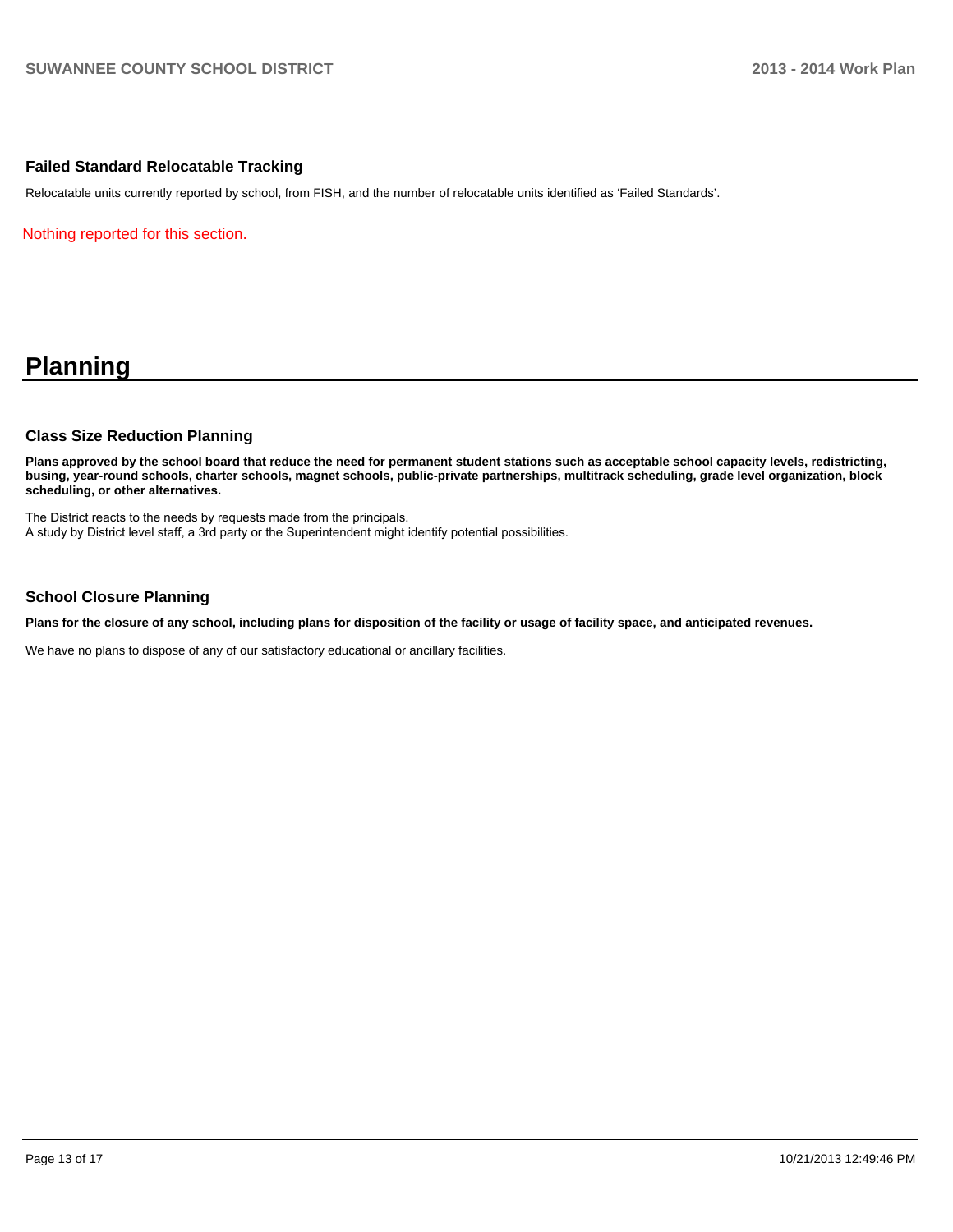Five Year Survey - Ten Year Capacity **10/21/2013** SUWANNEE COUNTY SCHOOL DISTRICT

**Schedule of capital outlay projects projected to ensure the availability of satisfactory student stations for the projected student enrollment in K - 12 programs for the future 5 years beyond the 5-year district facilities work program.**

No items meet the criteria.

Five Year Survey - Ten Year Infrastructure **10/21/2013** SUWANNEE COUNTY SCHOOL DISTRICT

**Proposed Location of Planned New, Remodeled, or New Additions to Facilities in 6 thru 10 out years (Section 28).**

Not Specified

**Plans for closure of any school, including plans for disposition of the facility or usage of facility space, and anticipated revenues in the 6 thru 10 out years (Section 29).**

Not Specified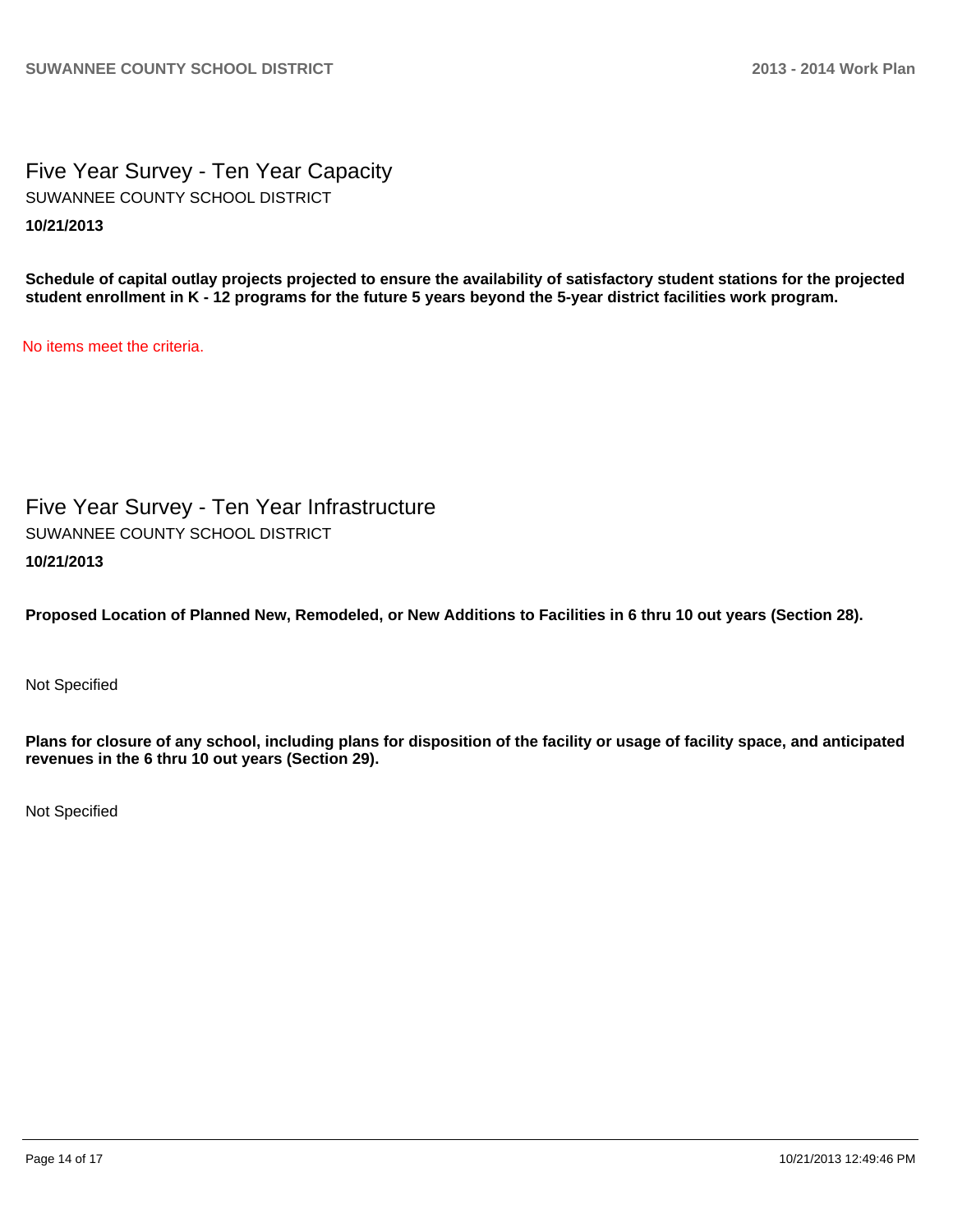Five Year Survey - Ten Year Maintenance **10/21/2013** SUWANNEE COUNTY SCHOOL DISTRICT

**District projects and locations regarding the projected need for major renovation, repair, and maintenance projects within the district in years 6 - 10 beyond the projects plans detailed in the five years covered by the work plan.**

No items match the criteria.

## Five Year Survey - Ten Year Utilization

SUWANNEE COUNTY SCHOOL DISTRICT

**10/21/2013**

**Schedule of planned capital outlay projects identifying the standard grade groupings, capacities, and planned utilization rates of future educational facilities of the district for both permanent and relocatable facilities.**

| <b>Grade Level</b><br>Projections | <b>FISH Student</b><br><b>Stations</b> | <b>Actual FISH</b><br>Capacity | Actual<br><b>COFTE</b> | Actual<br><b>Utilization</b> | Actual new<br><b>Student</b><br>Capacity to be<br>added/remove | Projected<br><b>COFTE</b> | Projected<br><b>Utilization</b> |
|-----------------------------------|----------------------------------------|--------------------------------|------------------------|------------------------------|----------------------------------------------------------------|---------------------------|---------------------------------|
| Elementary -<br>District Totals   | 3,509                                  | 3,509                          | 2,941.89               | 83.84 %                      |                                                                |                           | 0.00%                           |
| Middle - District<br>Totals       | 2,343                                  | 2,108                          | 1,730.34               | 82.08 %                      |                                                                |                           | 0.00%                           |
| High - District<br>Totals         | 1,730                                  | 1,643                          | 1,108.65               | 67.48 %                      |                                                                |                           | 0.00%                           |
| Other - ESE, etc                  | 482                                    | 578                            | 69.59                  | 12.04 %                      |                                                                |                           | 0.00%                           |
|                                   | 8,064                                  | 7,838                          | 5,850.47               | 74.64 %                      |                                                                |                           | 0.00%                           |

**Combination schools are included with the middle schools for student stations, capacity, COFTE and utilization purposes because these facilities all have a 90% utilization factor. Use this space to explain or define the grade groupings for combination schools.**

No comments to report.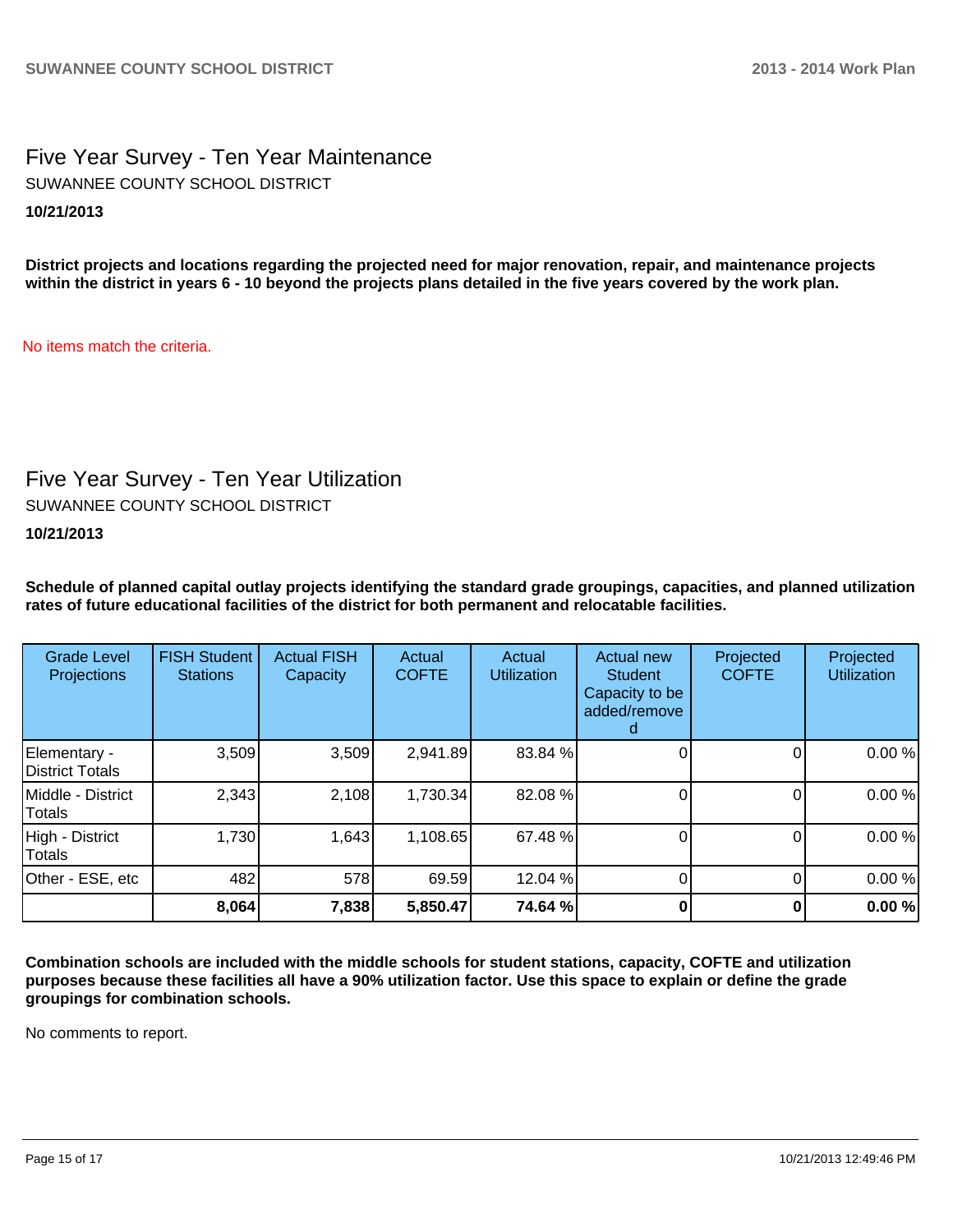Five Year Survey - Twenty Year Capacity **10/21/2013** SUWANNEE COUNTY SCHOOL DISTRICT

**Schedule of capital outlay projects projected to ensure the availability of satisfactory student stations for the projected student enrollment in K - 12 programs for the future 11 - 20 years beyond the 5-year district facilities work program.**

No items match the criteria.

Five Year Survey - Twenty Year Infrastructure

SUWANNEE COUNTY SCHOOL DISTRICT

**10/21/2013**

**Proposed Location of Planned New, Remodeled, or New Additions to Facilities in the 11 through 20 out years (Section 28).**

Not Specified

**Plans for closure of any school, including plans for disposition of the facility or usage of facility space, and anticipated revenues in the 11 through 20 out years (Section 29).**

Not Specified